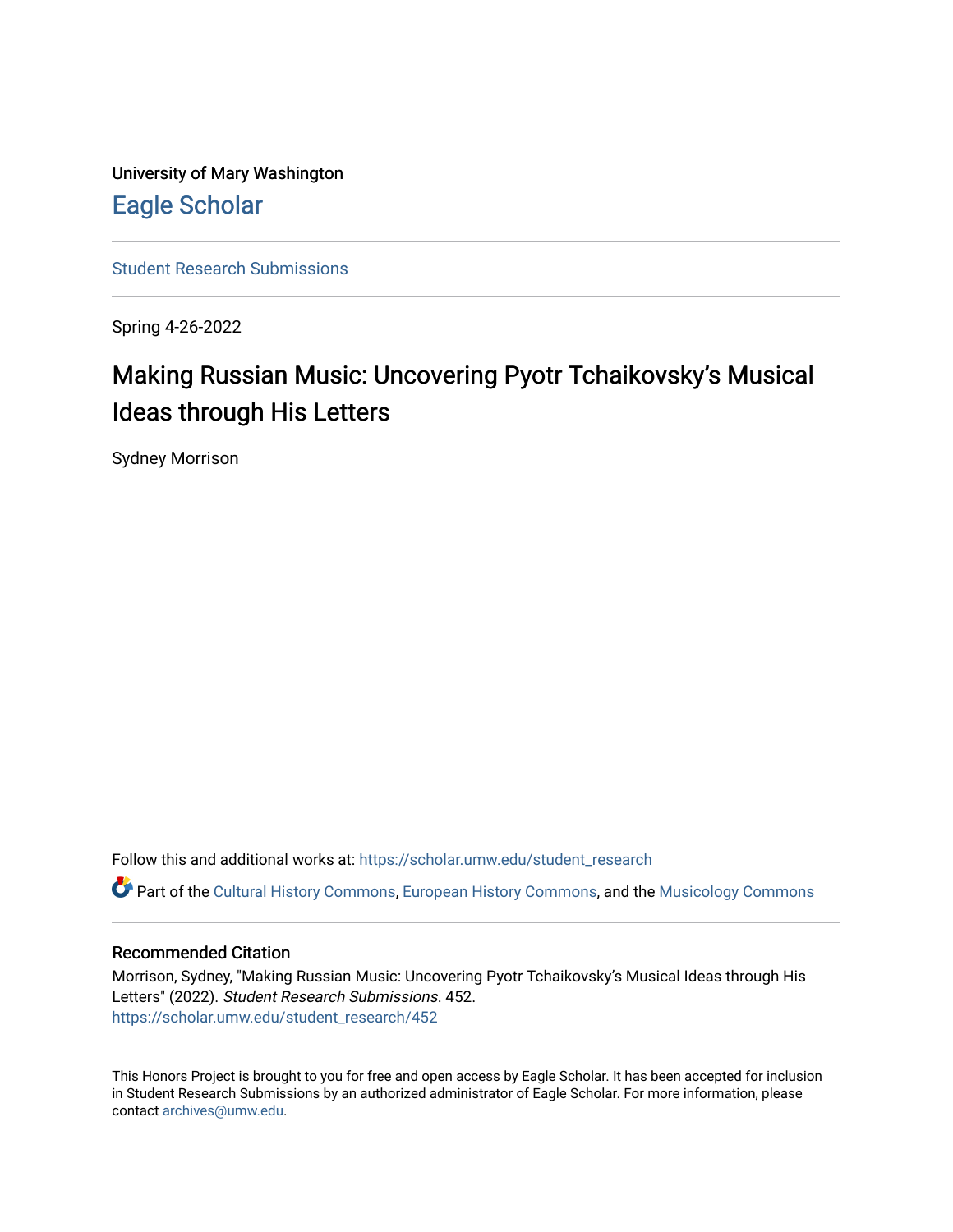Making Russian Music:

Uncovering Pyotr Tchaikovsky's Musical Ideas through His Letters

Sydney Morrison

History 485: Historical Research

Dr. Harris

November 29, 2021

I hereby declare upon my word of honor that I have neither given nor received unauthorized help

on this work.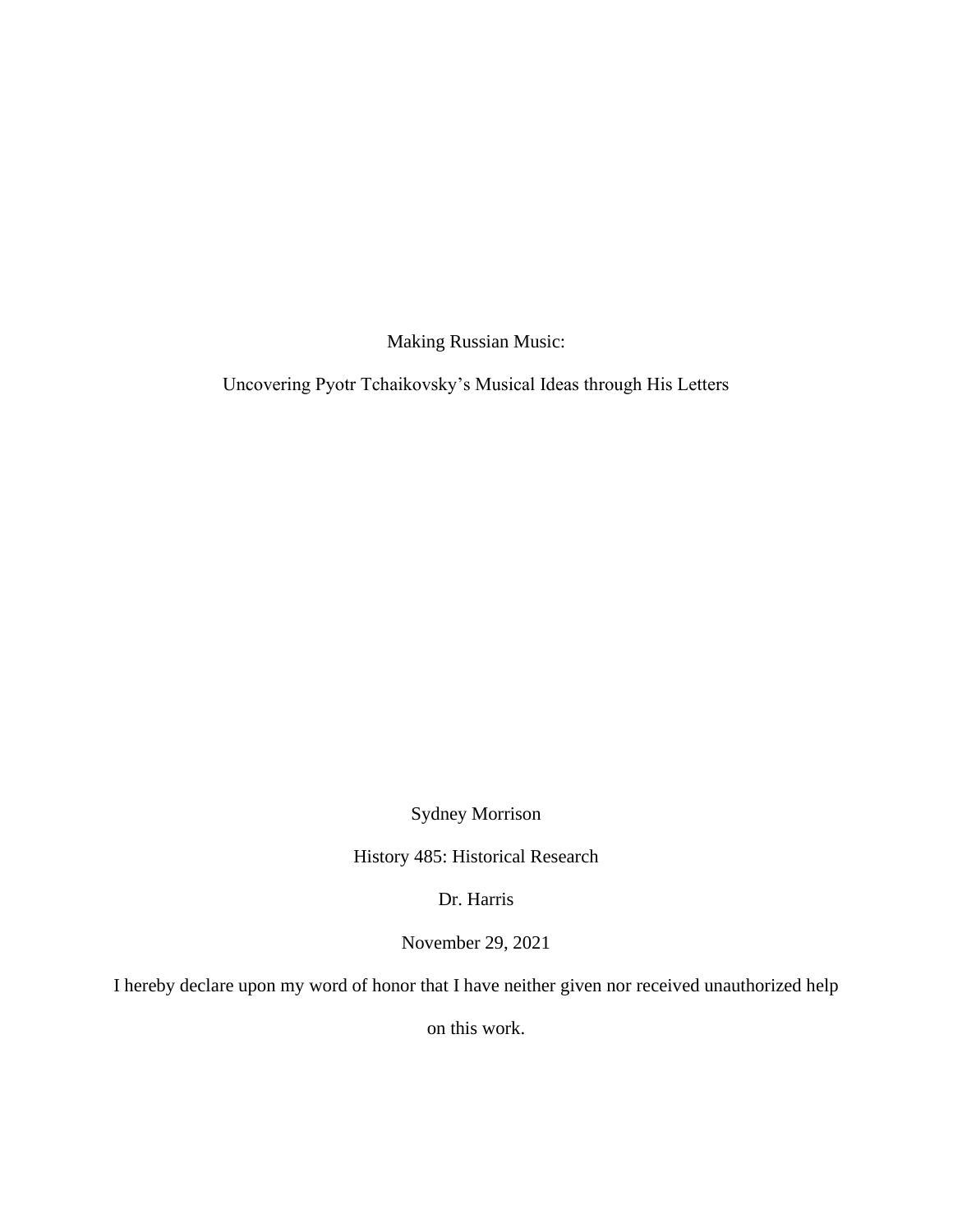#### **Abstract**

Pyotr Ilyich Tchaikovsky is arguably Russia's most famous composer. Although his music is widespread, his immediate impact on Russian music in the 19th century is often overlooked or unknown by audiences. This paper examines what compositional and musical ideas Tchaikovsky used in his pieces and how he expressed them through his letters. Because of the relationships he had with his correspondents, Tchaikovsky had the means to develop and learn his unique compositional style. The most significant correspondents were his patroness Nadezhda von Meck, his brother Modest, and fellow composer Mily Balakirev. They enabled him to express and develop his musical beliefs. By utilizing these beliefs in his compositions, Tchaikovsky redefined what Russian music sounded like. This paper looks at these beliefs, applies them to his pieces, and discusses how he wrote about his ideas in his letters. Then, it discusses how these beliefs were influential on Russian composers who emerged following his death.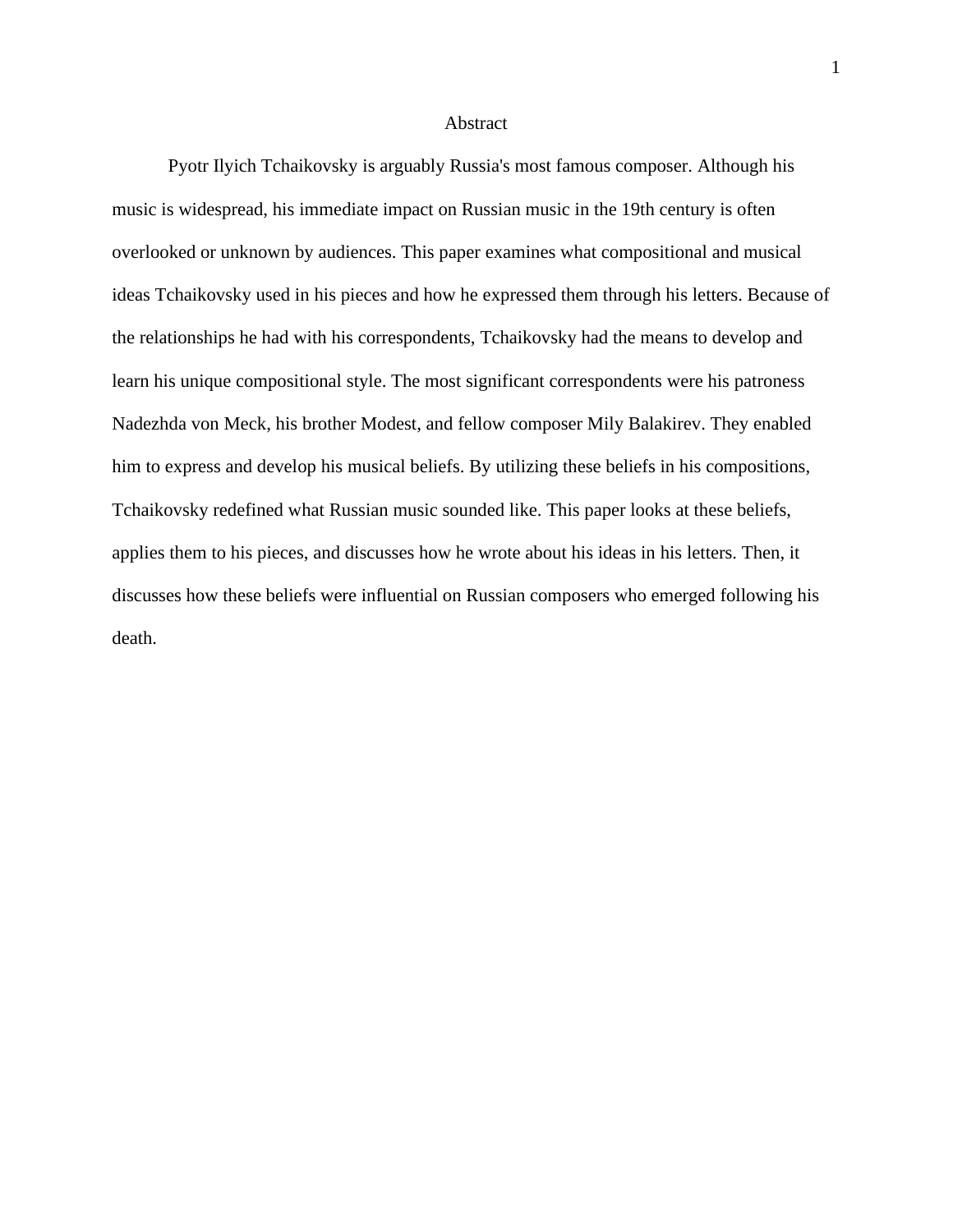Pyotr Ilyich Tchaikovsky is known today as one of Russia's most famous composers along with Dmitri Shostakovich, Sergei Rachmaninoff, and Sergei Prokofiev. It is likely that almost everyone has heard one of Tchaikovsky's compositions without realizing it. His overture *The Year of 1812*—also known as the *1812 Overture*—is often played during Fourth of July celebrations. The love theme from the *Romeo and Juliet* overture is featured in countless movies and television shows. Music from *The Sleeping Beauty* ballet was used and adapted for Walt Disney's movie, *Sleeping Beauty*. Of course, his ballet *The Nutcracker* is one of, if not the most famous ballet. In short, Tchaikovsky's music is everywhere. Although his music is widespread, Tchaikovsky himself is not often discussed in detail among everyday listeners. Although his music is utilized so often today, his immediate impact on 19<sup>th</sup> century Russian classical music is unknown among casual listeners. Musicologist Francis Maes sums up Tchaikovsky's importance on Russian music well: "His music was considered the starting point of a Russian tradition that was no longer bound up with folk music."<sup>1</sup>

In this paper, I will argue that Tchaikovsky's musical developments grew because of his relationships with his family, friends, and colleagues by using his letters to his family, specifically his brother Modest; friends, such as Nadezhda von Meck; and colleagues like Mily Balakirev. Such correspondence enabled him to express and develop his musical beliefs. By applying these beliefs to his compositions, Tchaikovsky redefined Russian music and shaped how audiences and musicians view it today. He specifically worked to reshape classical Russian music to fit the European standard by combining Russian folksongs with the Western compositional tradition. He also expressed compositional independence by pushing the boundaries of traditional styles, such as including symphonic music in his ballet music.

<sup>1</sup> Francis Maes, *A History of Russian Music: From Kamarinskaya to Babi Yar* (Berkeley: University of California Press, 2002), 165.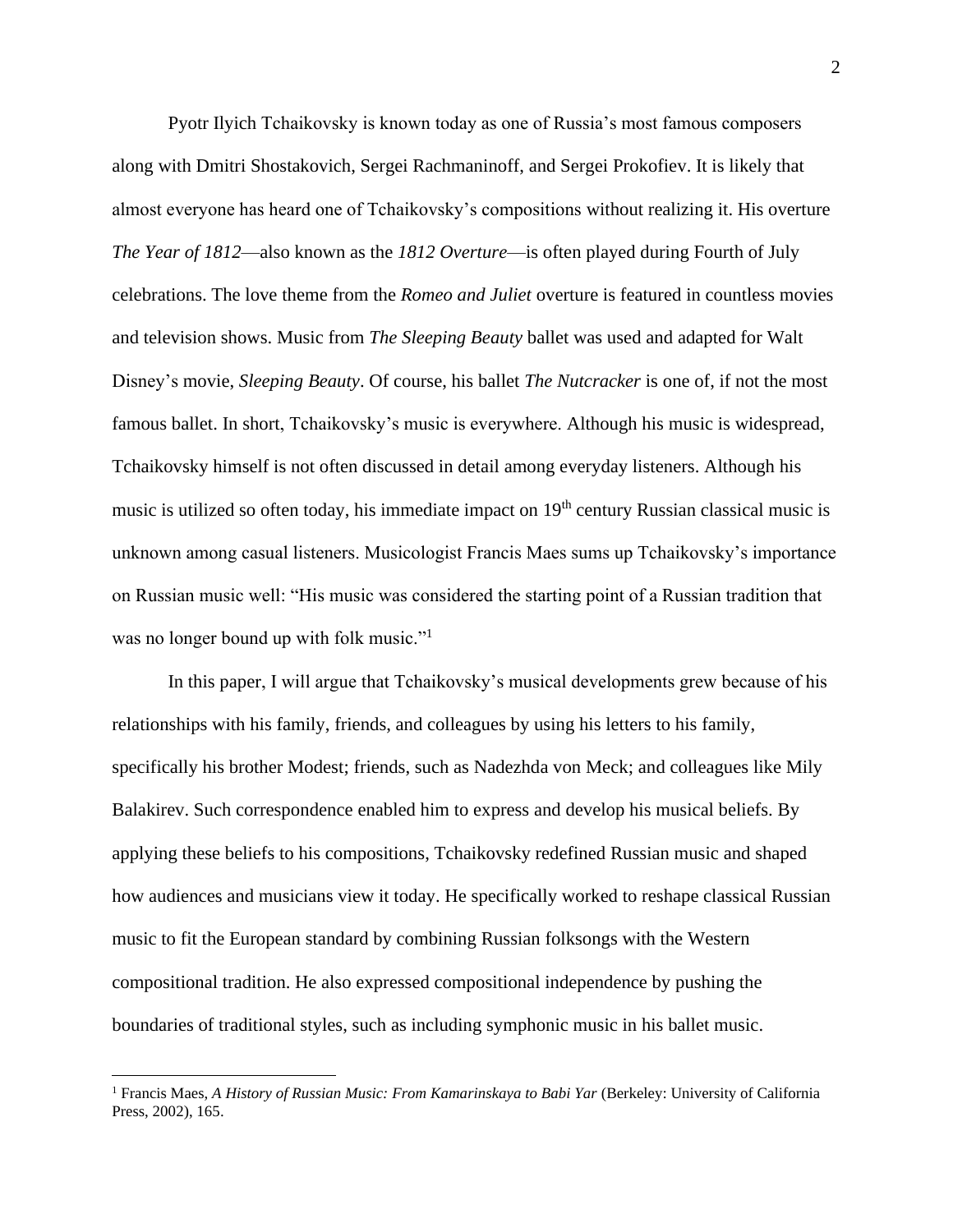Tchaikovsky emphasized the importance of music's beauty and held the belief that simplicity was better than complexity. This is seen in his unique melodies, which he specifically wrote to convey music's beauty. Tchaikovsky's lasting impact on Russian classical music may not have developed in this way if it were not for his letters. Therefore, it is especially imperative to recognize their importance.

One of the major sources for information of Tchaikovsky's relationships are his letters to various correspondents. Of his 5,383 known letters, the Tchaikovsky Research website includes 5,339, with 2,838 translated into English. The database not only includes letters, but also telegrams, notes on visiting cards, and statements to newspaper editors for publication in journals and newspapers.<sup>2</sup> Many of the letters used for this project were written to Modest Tchaikovsky, Nadezhda von Meck, and Mily Balakirev. However, these are not the only ones. Letters to other family members, colleagues, and friends also include useful information about Tchaikovsky's musical ideas. Other primary sources include memoirs from people who knew Tchaikovsky, his brother Modest's biography of the composer, *The Life & Letters of Peter Ilich Tchaikovsky* (2014), and Nikolai Rimsky-Korsakov's autobiography, *My Musical Life* (1947). <sup>3</sup> Of course, Tchaikovsky's music is a vital source for this project. His Symphony No. 1 in G minor, *Winter Daydreams*, Op. 13, the opera *Yevgeniy Onegin*, *The Nutcracker*, the *Romeo and Juliet* overture, and *The Year of 1812* overture are examined in relation to his composition style.

Secondary sources on Tchaikovsky's life and musical style include reactions to his music and provide analysis of his musical opinions. They can be separated by theme: ones focused on

<sup>2</sup> Tchaikovsky Research contributors, "Letters," *Tchaikovsky Research*, last modified April 25, 2020, https://en.tchaikovsky-research.net/index.php?title=Letters&oldid=80314.

<sup>3</sup> Rimsky-Korsakov was another Russian composer and a member of The Five, who will be discussed later.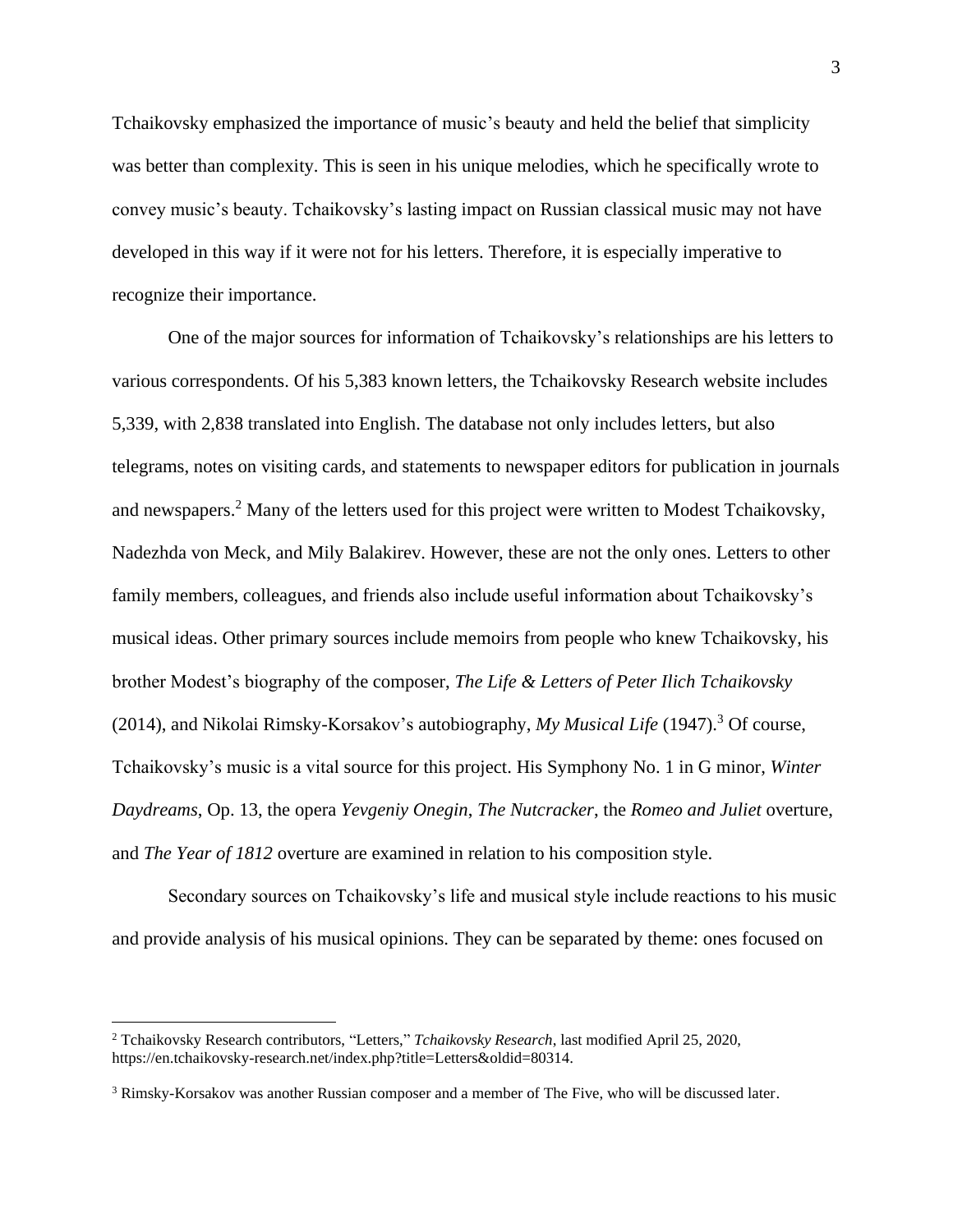Tchaikovsky's life and ideals, his music and attitude towards it, and Russian music in a broader sense. There is extensive scholarship on Tchaikovsky's life and music, the first biography being published soon after his death. These biographies provide insight into the man himself, especially his relationships with friends and family. Musicologist David Brown's article "Balakirev, Tchaikovsky and Nationalism" from 1961 is one such source that discusses Tchaikovsky's life. <sup>4</sup> However, he focuses on one aspect of Tchaikovsky's life: the correspondence between Tchaikovsky and Mily Balakirev, the leader of The Five—a group of Russian musicians who strove to define Russian music—and argues that past historians who studied the Russian style of music overly focused on nationalism as the main source of conflict between Tchaikovsky and The Five. Instead, he claims that the composers disagreed on the Western tradition that could best integrate folksong: an older "thematically developing symphony" that Tchaikovsky studied, or a new "symphonic poem and thematic transformation" used by Berlioz and Liszt.<sup>5</sup>

A similar biographical source on Tchaikovsky's life is Alexander Poznansky's book *Tchaikovsky: The Quest for the Inner Man* (1991). It is "a study of the man who wrote the music" with no musical analysis.<sup>6</sup> In the book, Poznansky strives to uncover Tchaikovsky's private life, but not in a way that disrespects his memory. He presents Tchaikovsky as who he really was. He also wants to separate fact from fiction, as many "great men" have exaggerations and made-up stories written about their lives, including notable composers like Tchaikovsky.<sup>7</sup>

<sup>4</sup> David Brown, "Balakirev, Tchaikovsky and Nationalism," *Music & Letters* 42, no. 3 (1961): 227-41.

<sup>5</sup> Brown, "Balakirev, Tchaikovsky and Nationalism," 241.

<sup>6</sup> Alexander Poznansky, *Tchaikovsky: The Quest for the Inner Man* (New York: Schirmer, 1991), xi.

<sup>7</sup> Poznansky, *Tchaikovsky: The Quest for the Inner Man*, xiii.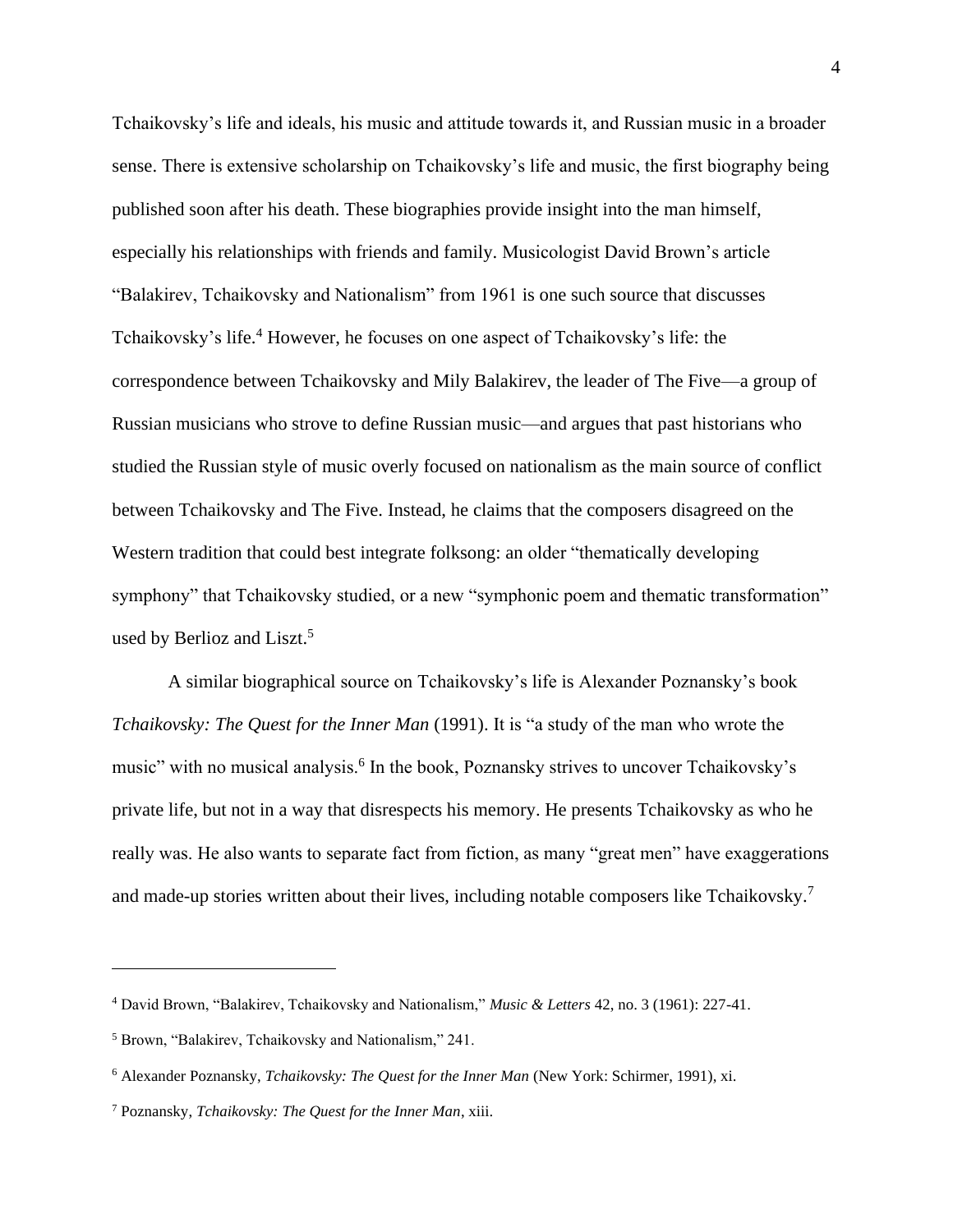Tchaikovsky (2009) by Roland John Wiley incorporates a biography with a musical analysis.<sup>8</sup> In the preface, Wiley explains that other biographies are outdated and that not all of Tchaikovsky's music could have greatly impacted his life like some say. Therefore, he separates the biographical aspects of the book from the musical analysis.<sup>9</sup> He first explains the composer's life over a number of years in one chapter and in the next, analyzes the music written during said years.

In other studies, musicologists wrote books and articles analyzing Tchaikovsky's music itself. These sources provide information on the theory and technique behind Tchaikovsky's pieces. One such book that examines Tchaikovsky's works is *Tchaikovsky's Ballets: Swan Lake, Sleeping Beauty, Nutcracker* by also by Wiley.<sup>10</sup> He includes musical analysis and discusses the first performances of each ballet. He also investigates Tchaikovsky's composition process of the ballets' scores and how producers interpreted them.<sup>11</sup> Damien Mahiet's article "The Aesthetics and Politics of Wonder in the First Nutcracker" also centers on Tchaikovsky's ballets, but only *The Nutcracker*. <sup>12</sup> He discusses the first production of *The Nutcracker* and how it may have affected "the imperial 'scenario of power'–the myths and ceremonies that… characterize the successive reigns of Russian monarchs."<sup>13</sup>

Information on Tchaikovsky is not limited to Tchaikovsky-specific sources. Sources on

<sup>8</sup> Roland John Wiley, *Tchaikovsky*, *The Master Musicians* (Oxford: Oxford University Press, 2009).

<sup>9</sup> Wiley, *Tchaikovsky*, xiii-xviii.

<sup>10</sup> Roland John Wiley, *Tchaikovsky's Ballets: Swan Lake, Sleeping Beauty, Nutcracker* (Oxford: Clarendon Press, 1985).

<sup>11</sup> Wiley, *Tchaikovsky's Ballets*, xii.

<sup>12</sup> Damien Mahiet, "The Aesthetics and Politics of Wonder in the First Nutcracker," *19th-Century Music* 40, no. 2 (2016): 131-58.

<sup>&</sup>lt;sup>13</sup> Mahiet, "The Aesthetics and Politics of Wonder," 134.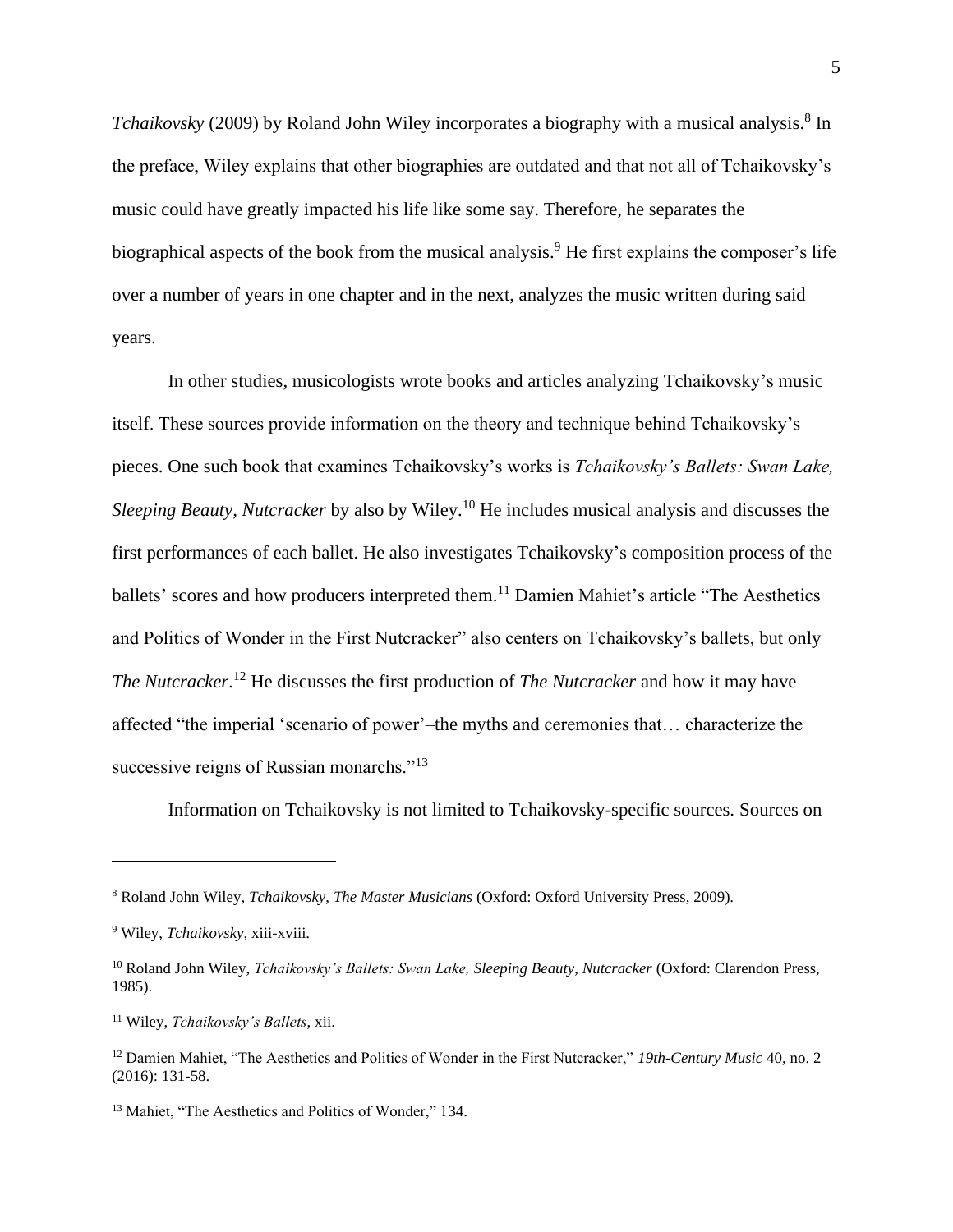Russian music and performance in general include material on Tchaikovsky's music as well. For example, *The Mighty Five: The Cradle of Russian National Music* by biographer Victor Seroff is a chronological narrative of The Five's formation, and also includes information on each member of the group.<sup>14</sup> Although primarily focused on The Five, who will be discussed further in the paper, the book describes Tchaikovsky's relationship with the group, specifically Mily Balakirev. Books with an even broader scope on Russian music include *A History of Russian Music: From Kamarinskaya to Babi Yar* by Frances Maes. <sup>15</sup> He stresses the importance of including nationalism when talking about Russian music. The purpose of his book is to summarize the "new historical picture" of Russian music, which focuses more on the development of composers and their personal backgrounds.<sup>16</sup> His information on Tchaikovsky consists of breakdowns of his composition style and differences from other composers, specifically The Five. He explains Tchaikovsky's goal to find a professional model for music that would entertain the most prestigious European standards.<sup>17</sup> Overall, secondary scholarship on Tchaikovsky is centered on him as a person and analysis of his music, be it from the view of the 19<sup>th</sup> century or today. This paper focuses on both Tchaikovsky's personality and his music. Although the aforementioned sources have evaluated his musical ideas and applied them to his music, this study is the most narrowly focused on the topic.

<sup>17</sup> Maes, 73.

<sup>14</sup> Victor Ilyitch Seroff, *The Mighty Five: The Cradle of Russian National Music* (New York: Allen, Towne & Heath, 1948).

<sup>15</sup> Maes, *A History of Russian Music*.

<sup>16</sup> Maes, xii.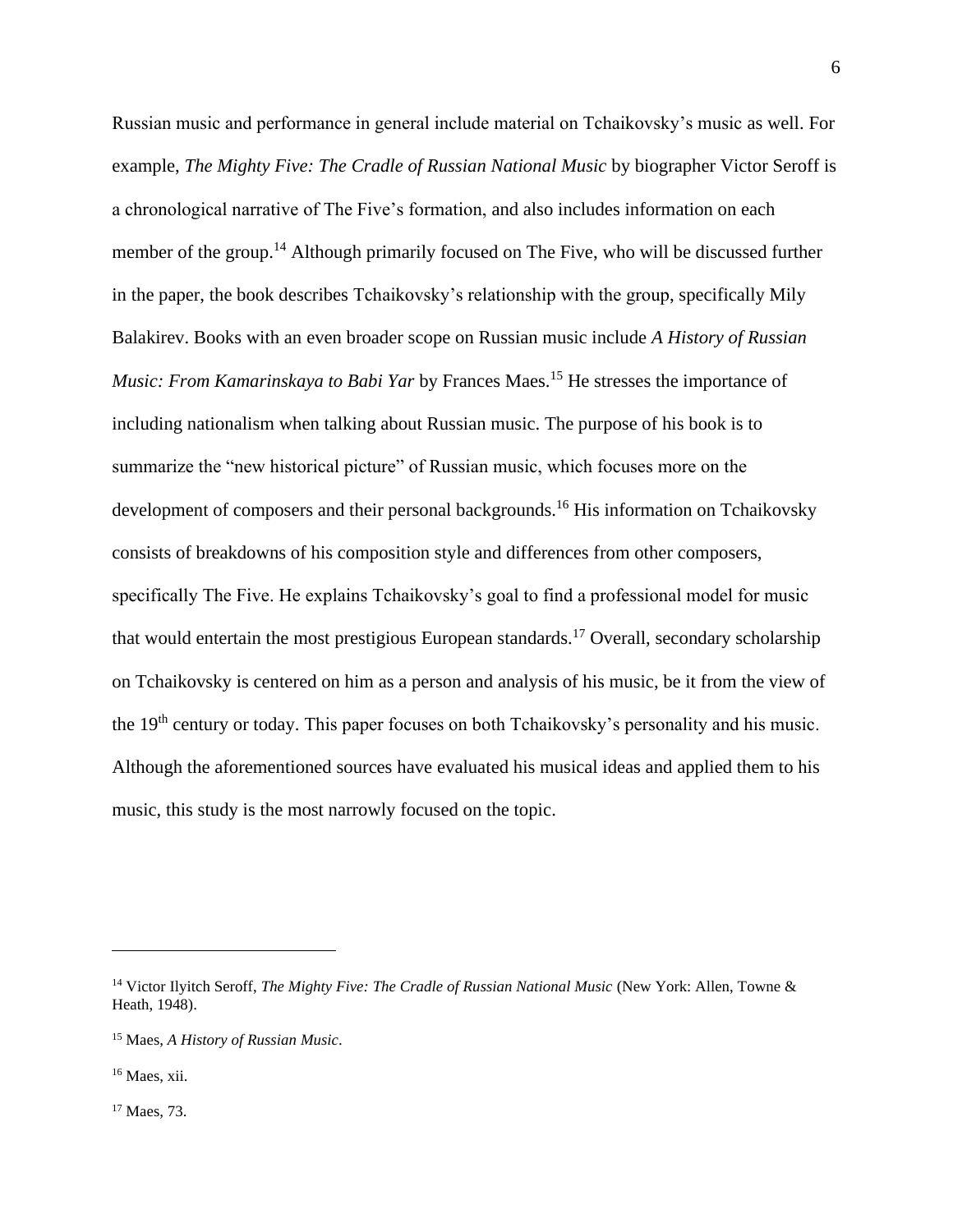## **Tchaikovsky's Background**

On April 25, 1840, Ilya and Alexandra Tchaikovsky's second son, Pyotr Ilyich Tchaikovsky was born in the Russian town of Votkinsk.<sup>18</sup> Pyotr was Ilya's fourth child and Alexandra's third—Ilya was married before and had one daughter, but his first wife died.<sup>19</sup> According to Modest's biography, Pyotr's musical talent developed early in his life: "No sooner had he acquired some rudimentary knowledge from his mother, than he could repeat upon the piano all he heard on the orchestrion. He found such delight in playing that it was frequently necessary to drag him by force from the instrument."<sup>20</sup> As will become obvious, Tchaikovsky's extraordinary musical talent was evident throughout his entire life. In 1862, he enrolled in the St. Petersburg Conservatory and studied under Anton Rubinstein, the conservatory's founder. After three years, Tchaikovsky graduated from the conservatory and won a silver medal for his graduation piece "To Joy."<sup>21</sup> That same year, Rubenstein's brother Nikolay Rubinstein visited the conservatory to employ a theory teacher for his new music school in Moscow, the Moscow Conservatory. Although he was not the first choice, Tchaikovsky got the job.<sup>22</sup> Tchaikovsky was not particularly happy teaching and would only become unhappier after he received a marriage

<sup>18</sup> Roland John Wiley, *Tchaikovsky*, xi, 4; Tchaikovsky Research contributors, "Project: Old Style and New Style Dates," *Tchaikovsky Research*, last modified February 10, 2019, https://en.tchaikovskyresearch.net/pages/Project:Old\_Style\_and\_New\_Style\_Dates. The Julian calendar was used in Russia during Tchaikovsky's life and was different from the Gregorian calendar used in the West. Called "Old Style," the Julian calendar was twelve days behind the new Gregorian calendar. The Old Style will be used in this paper.

<sup>19</sup> Wiley, *Tchaikovsky*, 4.

<sup>20</sup> Modest Tchaikovsky, *The Life & Letters of Peter Ilich Tchaikovsky*, trans. Rosa Newmarch (Project Gutenberg, 2014), 12, http://www.gutenberg.org/ebooks/45259.

<sup>21</sup> Wiley, *Tchaikovsky*, 28-29, 42.

<sup>22</sup> Wiley, *Tchaikovsky*, 39.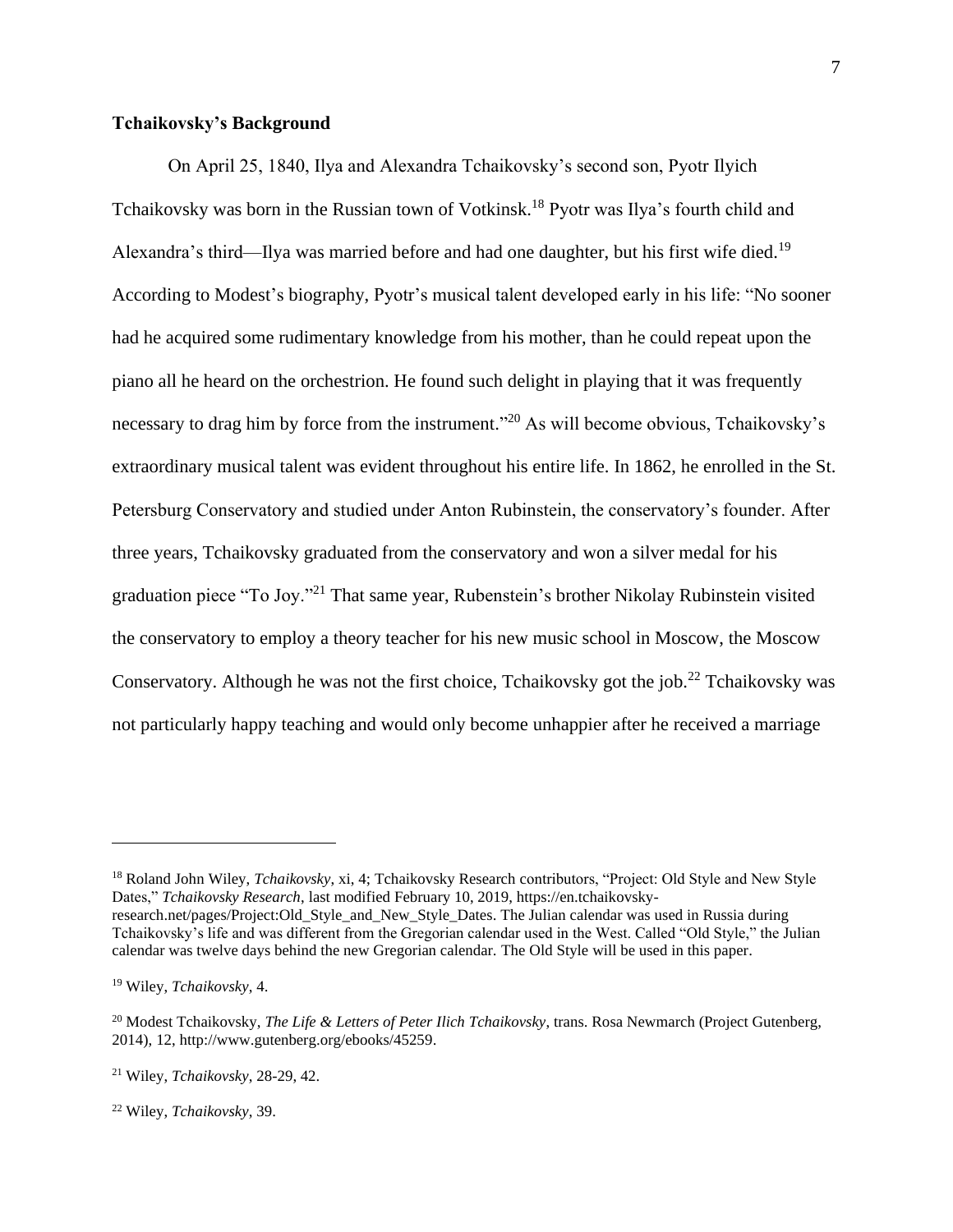proposal. 23

On March 26 1877, Tchaikovsky received a letter from Antonina Milyukova, a student at the Moscow Conservatory.<sup>24</sup> In it, she told him she had loved him for four years. She claimed that she knew he liked her, "but he was shy and would never make a proposal."<sup>25</sup> However, Tchaikovsky did not like Antonina, at least not in the way she liked him. He was gay and therefore did not reciprocate her love. He expressed his homosexuality in a multitude of letters, specifically to his brother Modest. He made it clear to Antonina that if they married, he could only love her with "the love of a brother."<sup>26</sup> Antonina accepted this and the two were married on July 6, 1877. It is possible that Tchaikovsky agreed to marry Antonina because of his financial situation. He supposedly mentioned this to her before their marriage, and she told him she expected a 10,000-ruble inheritance.<sup>27</sup> It is also possible that he was trying to "rehabilitate his reputation" among other musicians and society in general.<sup>28</sup> Whatever the reason, their marriage brought him great grief and the two only stayed together for two months. Without a doubt, his homosexuality and the couple's "psychological incompatibility" were the factors that caused them to separate.<sup>29</sup> However, they never divorced because Antonina vanished from Moscow in

<sup>23</sup> Wiley, *Tchaikovsky*, 73.

<sup>24</sup> Alexander Poznansky, *Tchaikovsky Through Others' Eyes*, trans. Ralph C. Burr, Jr. and Robert Bird (Bloomington: Indiana University Press, 1999), 106.

<sup>25</sup> Antonina Tchaikovskaya, "With P. I. Tchaikovsky's widow," December 5, 1893, quoted in *Tchaikovsky Through Others' Eyes*, trans. Ralph C. Burr, Jr. and Robert Bird (Bloomington: Indiana University Press, 1999), 115.

<sup>26</sup> Antonina Tchaikovskaya, "With P. I. Tchaikovsky's widow," 115.

<sup>27</sup> Wiley, *Tchaikovsky*, 148.

<sup>28</sup> Wiley, *Tchaikovsky*, 148.

<sup>29</sup> Poznansky, *Tchaikovsky Through Others' Eyes*, 107.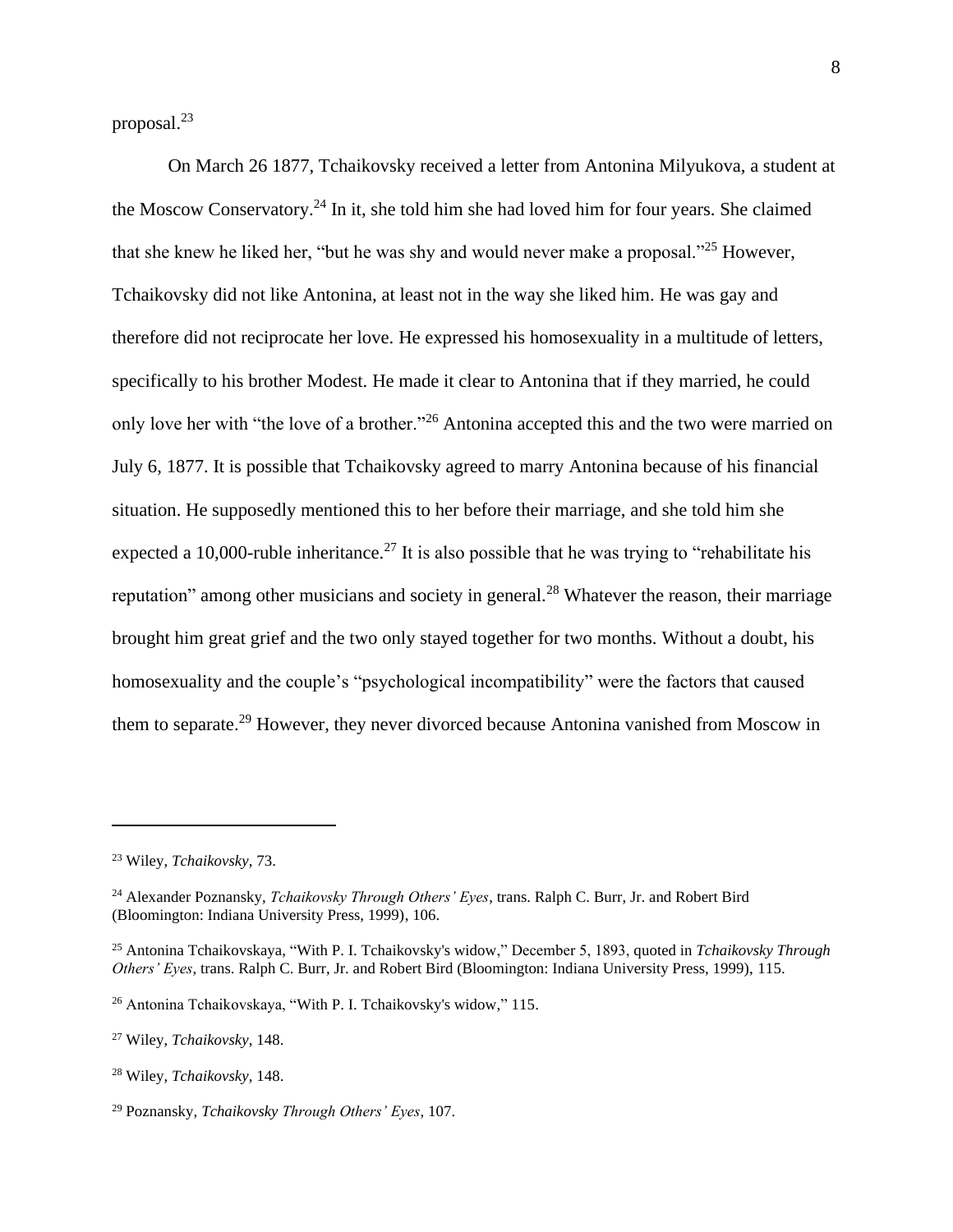the summer of 1878.<sup>30</sup>

Now that he was no longer troubled with his marriage, Tchaikovsky's creativity flowed once again. At the same time as his marriage, he became financially stable because of a patron, Nadezhda von Meck. Their relationship will be described in more detail below. Throughout the rest of his life, Tchaikovsky composed brilliant works, conducted concerts worldwide, and received recognition throughout Europe and America. In October 1893, Tchaikovsky prepared to make an appearance at a concert of the Russian Music Society in Moscow. On October 20, he returned from a dinner at Leiner's restaurant with an upset stomach. It worsened throughout the next day and in the evening of October 21, a doctor was called. He diagnosed Tchaikovsky with Asiatic cholera.<sup>31</sup> Throughout the next two days, Tchaikovsky's condition went up and down until on the  $23<sup>rd</sup>$ , he "stopped believing in the possibility of recovery."<sup>32</sup> On October 25, he died at 3:15 A.M. surrounded by his brothers Modest and Nikolay, as well as his nephew Vladimir Davydov and the doctor Nikolay Mamonov.<sup>33</sup>

# **Tchaikovsky's Correspondents**

Throughout his life, Tchaikovsky corresponded with almost four hundred people including friends, family, and associates. One person who recognized Tchaikovsky's talent was Nadezhda von Meck, his patroness. A lover of music, von Meck was the widow of the wealthy railroad tycoon Karl von Meck. During their marriage, Nadezhda von Meck supported and

<sup>30</sup> Roland John Wiley, "Tchaikovsky, Pyotr Il′yich," Grove Music Online, 2001, https://doi.org/10.1093/gmo/9781561592630.article.51766.

<sup>31</sup> Poznansky, *Tchaikovsky Through Others' Eyes*, 239-240

<sup>32</sup> Poznansky, *Tchaikovsky Through Others' Eyes*, 240.

<sup>33</sup> Poznansky, *Tchaikovsky Through Others' Eyes*, 240.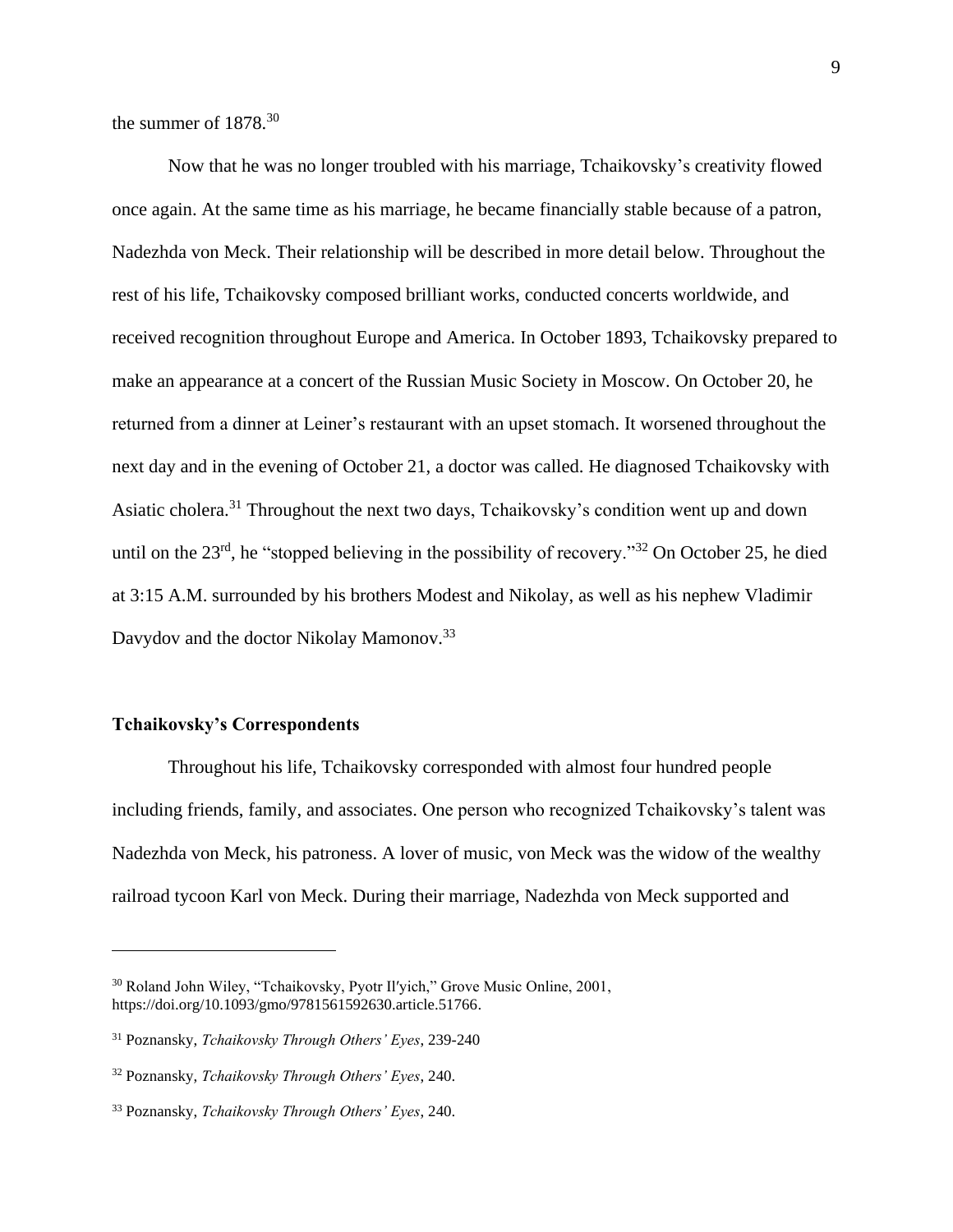promoted musicians, many of whom lived in the von Meck's home. In 1876, Tchaikovsky's friend Iosif Kotek lived in von Meck's house and probably introduced her to Tchaikovsky's music which she gained a great interest in.<sup>34</sup> After learning of his current financial problems, von Meck helped Tchaikovsky by commissioning a few "simple works" and paying him much more than necessary.<sup>35</sup> There was one unusual aspect about their relationship: they promised to never meet in person. Except for a couple accidental run-ins in public, von Meck and Tchaikovsky "never exchanged a word, scarcely even a casual greeting."<sup>36</sup> Today 768 of Tchaikovsky's letters to von Meck and 451 of von Meck's to Tchaikovsky still exist. Clearly, Nadezhda von Meck and Tchaikovsky's relationship was more than one between patron and client. It was a true friendship. The content of Tchaikovsky's letters to his patroness ranges from short notes on trivial subjects, to long, complicated paragraphs detailing his life or music. It is in these letters detailing his music where Tchaikovsky shared his beliefs, ideas, and composition style.

Another of Tchaikovsky's major correspondents was his younger brother Modest. Modest and his twin brother Anatoly were ten years younger than Pyotr and, along with their sister Alexandra, were dearest to the composer out of his siblings.<sup>37</sup> Modest was a playwright, tutor, and writer, as well as Pyotr's closest friend. He wrote the librettos for Pyotr's operas as well as his biography. After Pyotr's death, Modest helped to establish the Tchaikovsky Museum

<sup>34</sup> Poznansky, *Tchaikovsky: The Quest for the Inner Man*, 196.

<sup>35</sup> Poznansky, *Tchaikovsky: The Quest for the Inner Man*, 199.

<sup>36</sup> Modest Tchaikovsky, *The Life & Letters of Peter Ilich Tchaikovsky*, trans. Rosa Newmarch, 208, http://www.gutenberg.org/ebooks/45259.

<sup>37</sup> Poznansky, *Tchaikovsky Through Others' Eyes*, 2.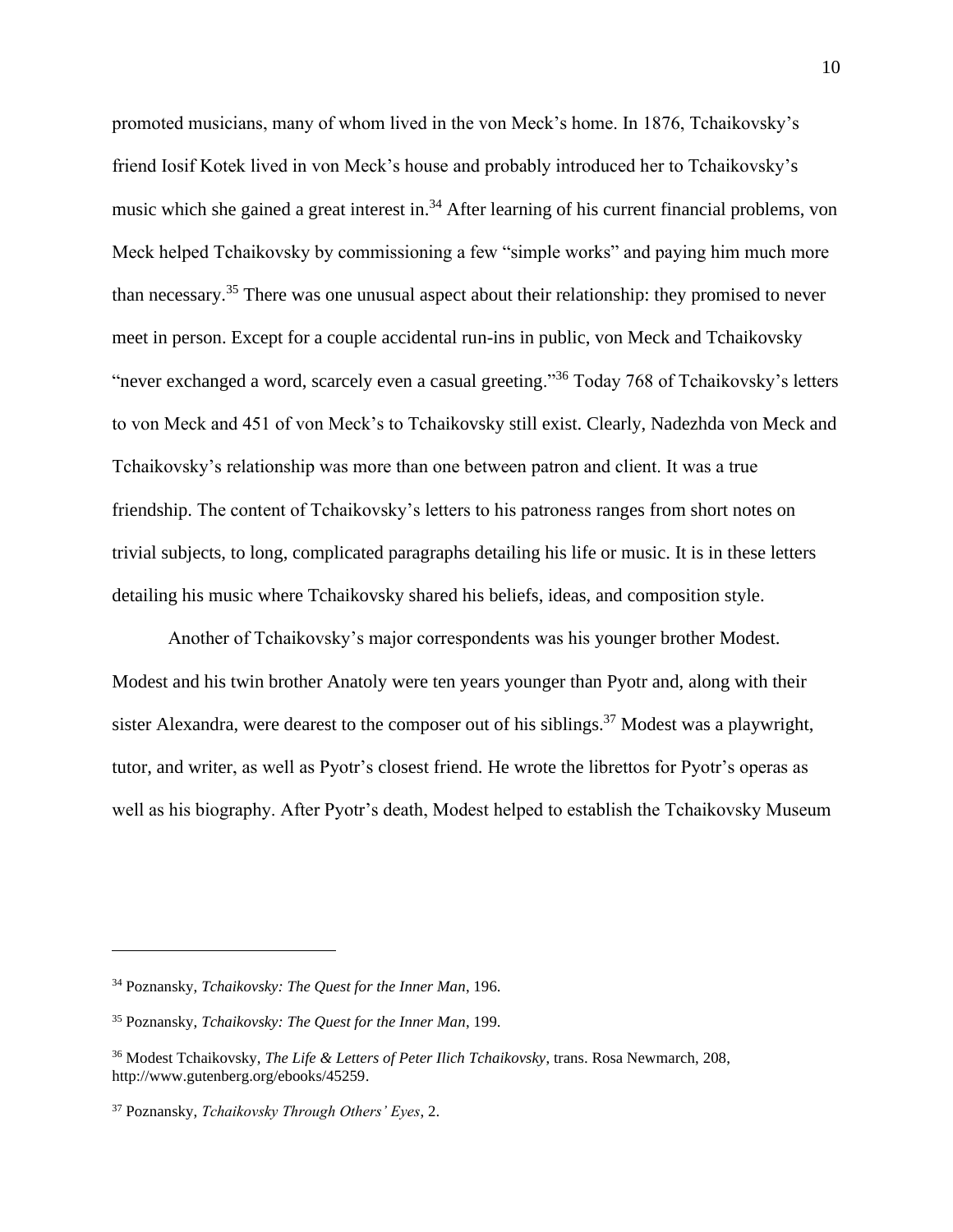at Klin.<sup>38</sup> The Tchaikovsky Research database currently has 674 letters from Pyotr to Modest, though many of them have not been translated into English. Modest's letters to Pyotr are currently kept in the Klin House-Museum Archive. Like his letters to Nadezhda von Meck, Tchaikovsky's letters to his brother vary in content, although they tend to be briefer.

Another correspondent with whom Tchaikovsky often wrote concerning music was Mily Balakirev, another Russian composer. At age ten, Balakirev moved to Moscow to take music lessons. Although he had two teachers, Balakirev was mainly self-taught. Upon meeting the famed composer Mikhail Glinka in 1855, he decided to pursue a career in music.<sup>39</sup> Glinka took Balakirev under his wing, helped spread his name and works throughout Moscow, and named him his successor, "the Patriarch of Russian music."<sup>40</sup> Unfortunately Glinka died in 1857, leaving Balakirev to find a new mentor in Vladimir Stassov.<sup>41</sup> At this point, Russian musicians decided it was time to stop "borrowing" music from other Europeans and create true Russian music. Stassov and Balakirev were among the musicians who decided to take up this difficult task $^{42}$ 

It was from this foundation that The Five emerged. Also known as "The Mighty Handful," "The Balakirev Circle," and "the kuchka," the members of The Five were Mily Balakirev, César Cui, Modest Mussorgsky, Nikolai Rimsky-Korsakov, and Alexander Borodin.

<sup>39</sup> Seroff, *The Mighty Five*, 16-20; Tchaikovsky Research contributors, "Mily Balakirev," *Tchaikovsky Research,* last modified November 16, 2019, https://en.tchaikovsky-research.net/index.php?title=Mily\_Balakirev&oldid=71929.

<sup>40</sup> Seroff, *The Mighty Five*, 20.

<sup>41</sup> Seroff, *The Mighty Five*, 21.

<sup>42</sup> Seroff, *The Mighty Five*, 26.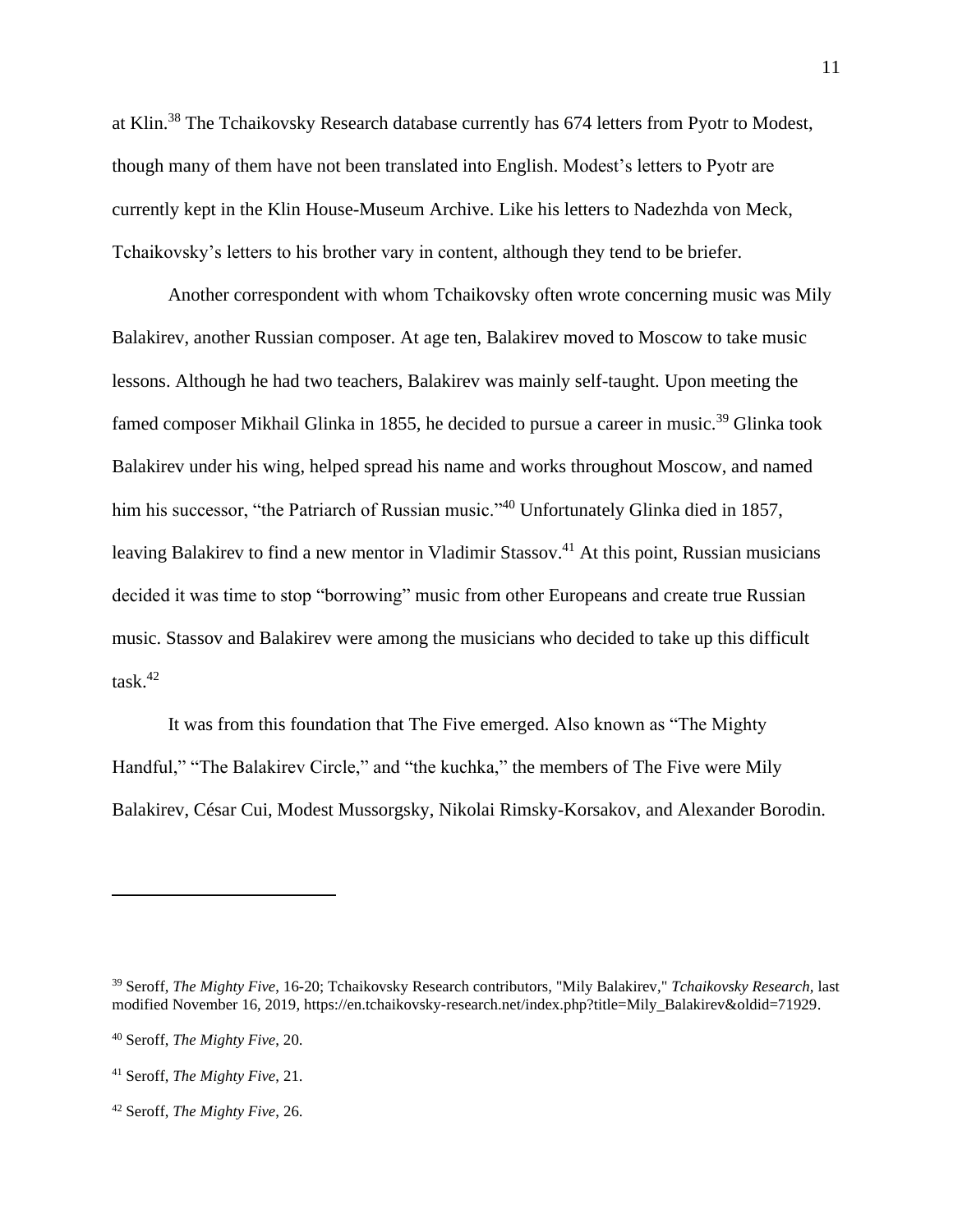Unlike Tchaikovsky, they were not professionally trained. César Cui was an Army Corps Engineer and the first to join Balakirev's group. He took piano lessons as a child from his sister and later a violinist, but they were not substantial enough to truly develop Cui's talent.<sup>43</sup> Modest Mussorgsky, an artillery officer from a noble family, became friends with Cui who introduced him to Balakirev in 1857. He was an extremely talented pianist and took lessons while in the Guards Cadet Academy, but was not taught music theory. This was significant since he wanted to compose. Upon graduation, he turned to a military career, but was truly interested in music.<sup>44</sup> Nikolai Rimsky-Korsakov was a midshipman at the Naval Academy. He was seventeen years old with "almost no musical training and could hardly play the piano."<sup>45</sup> Balakirev took Rimsky-Korsakov under his wing and immediately told him to begin writing a symphony to test his skills. <sup>46</sup> Alexander Borodin, a doctor and chemist, was the final member to join Balakirev's group. He was the son of a descendent of Georgian kings. At age twelve he became deeply interested in music, but his mother insisted that he become a scientist. He ended up marrying a pianist named Ekaterina Protopopova who helped him develop his musical skills. Borodin met Balakirev at a friend's house and was invited to a meeting with the other three members of Balakirev's group.<sup>47</sup> Finally, the group was complete. These were Russian composers who also wanted to make music that was completely Russian. One major point they focused on was the use of Russian folksongs in music. They believed that the folksong had become too Westernized

<sup>43</sup> Seroff, *The Mighty Five*, 27.

<sup>44</sup> Seroff, *The Mighty Five*, 31-34.

<sup>45</sup> Seroff, *The Mighty Five*, 48.

<sup>46</sup> Seroff, *The Mighty Five*, 48.

<sup>47</sup> Seroff, *The Mighty Five*, 68-73.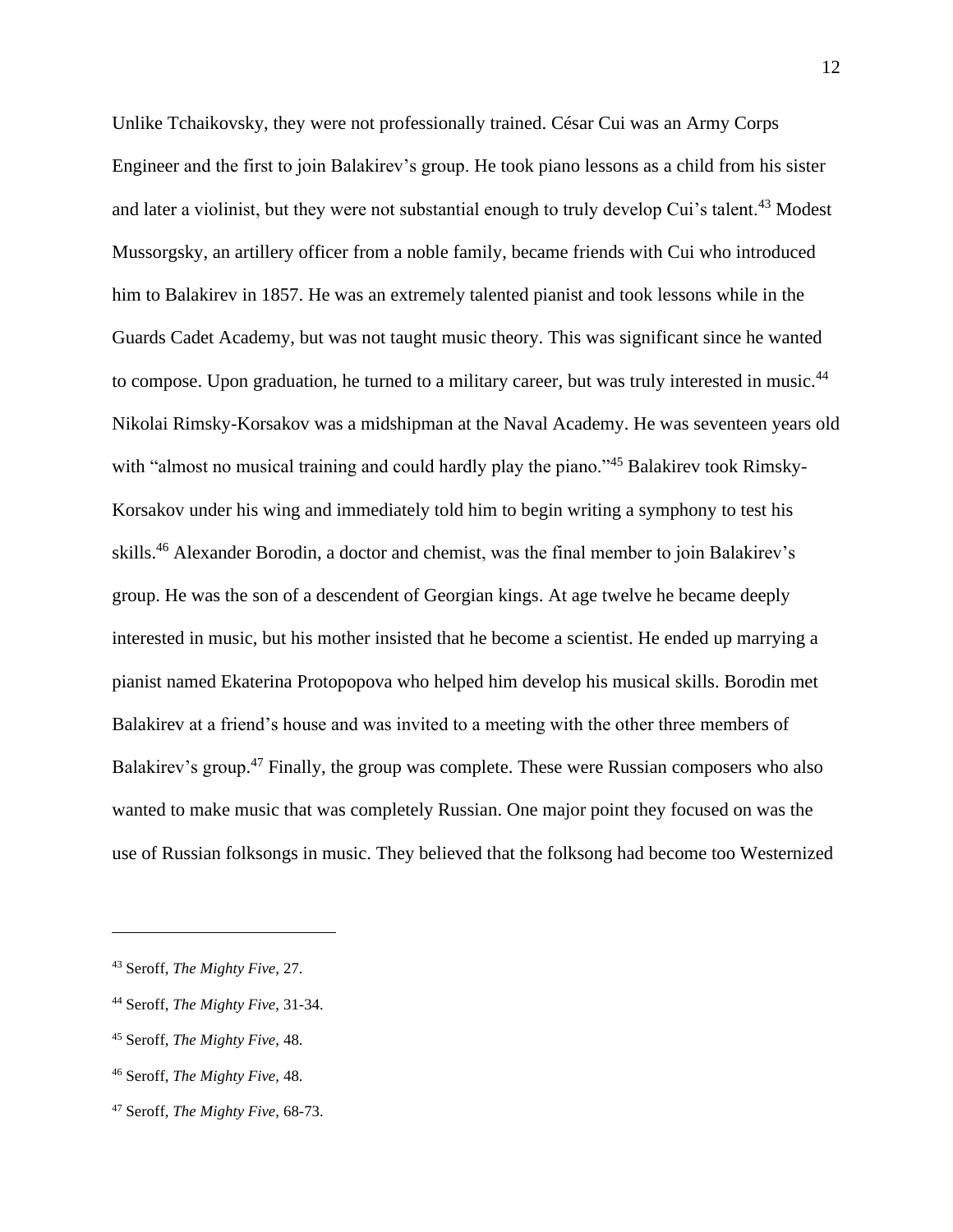and foreign. Therefore, they needed to bring the folksong back to its "true Russian heritage."<sup>48</sup>

The group's view of Tchaikovsky appeared to depend on each person. Mussorgsky and Cui disliked Tchaikovsky's music. Mussorgsky shamed Tchaikovsky for using his music to bolster his career and the two disagreed on professional education and routine.<sup>49</sup> Perhaps this was because of Mussorgsky's amateur training. Furthermore, Cui often gave scathing reviews of Tchaikovsky's work.<sup>50</sup> Balakirev had the friendliest correspondence with Tchaikovsky out of The Five. He was the person who suggested that Tchaikovsky write the *Romeo and Juliet* overture and even gave him feedback on the composition. However, his review of the original score was highly critical. This and Balakirev's constant attention caused Tchaikovsky to "shrink away from him."<sup>51</sup> Tchaikovsky's opinion of the group was one of contempt. He saw himself as the professional and The Five as the amateurs. <sup>52</sup> In his autobiography, Rimsky-Korsakov mentioned the obvious difference between The Five and Tchaikovsky. After hearing Tchaikovsky's Symphony in G minor, the group's attitude toward him improved, but "Tchaikovsky's Conservatory training still constituted a considerable barrier between him and us."<sup>53</sup> Tchaikovsky received a traditional Germanic musical education at the conservatory and

<sup>48</sup> Jennifer Fuller, "Epic Melodies: An Examination of Folk Motifs in the Text and Music of *Prince Igor*" in Andrew Baruch Wachtel, ed., *Intersections and Transpositions: Russian Music, Literature, and Society* (Evanston Illinois: Northwestern University Press, 1998), 35.

<sup>49</sup> Seroff, *The Mighty Five*, 207; Richard Taruskin, "Some Thoughts on the History and Historiography of Russian Music," The Journal of Musicology 3, no. 4 (1984): 335, https://doi.org/10.2307/763585.

<sup>50</sup> Modest Tchaikovsky, *The Life & Letters of Peter Ilich Tchaikovsky*, 179, 415.

<sup>51</sup> Seroff, *The Mighty Five*, 154-56.

<sup>52</sup> Seroff, *The Mighty Five*, 206.

<sup>53</sup> Nikolay Rimsky-Korsakov, *My Musical Life* (New York: AAKnopf, 1947), 75.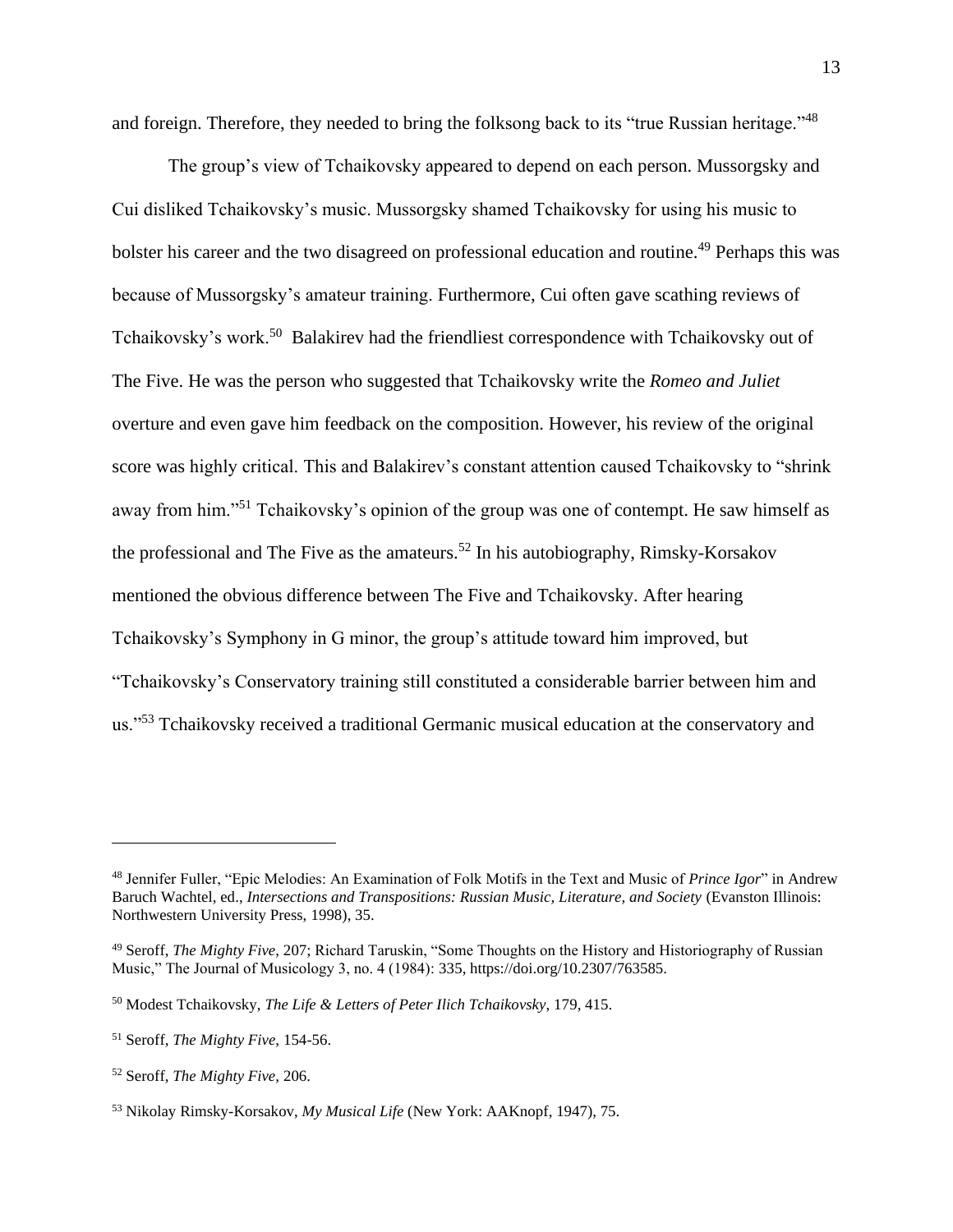The Five did not. Because of this, he was "in a diametrically opposite position to Balakirev."<sup>54</sup> However opposed the two were, they were still amiable. The Tchaikovsky Research database has forty-seven letters from Tchaikovsky to Balakirev, many of which feature Tchaikovsky's impressions of other pieces and musical ideas.<sup>55</sup> He also wrote eighteen letters to Rimsky-Korsakov that include similar content as his letters to Balakirev.<sup>56</sup> Additionally, Tchaikovsky expressed his thoughts about The Five in letters to a handful of other people. Because they highlight what Tchaikovsky did not like in terms of music, these letters are also important.

#### **Tchaikovsky's Musical Beliefs**

Before beginning his musical career, Tchaikovsky was on track to become a civil servant. His parents decided to send him to the School of Jurisprudence in St. Petersburg and in August 1850, he began classes and continued his studies there until May 1859.<sup>57</sup> After graduating, Tchaikovsky went back and forth contemplating his future profession. In 1862, he was up for a promotion to become a clerk, however he did not end up getting the position.<sup>58</sup> In a way, this pushed Tchaikovsky towards a profession in music. After learning about the Russian Music Society, formed in 1857, from a cousin, Tchaikovsky enrolled in classes they offered. The Russian Music Society's goal was to educate Russians in music and embolden their musical

<sup>54</sup> Brown, "Balakirev, Tchaikovsky and Nationalism," 229.

<sup>55</sup> Tchaikovsky Research contributors, "Mily Balakirev," https://en.tchaikovskyresearch.net/index.php?title=Mily\_Balakirev&oldid=71929.

<sup>56</sup> Tchaikovsky Research contributors, "Nikolay Rimsky-Korsakov," *Tchaikovsky Research,* last modified March 8, 2019, https://en.tchaikovsky-research.net/index.php?title=Nikolay\_Rimsky-Korsakov&oldid=64700.

<sup>57</sup> Poznansky, *Tchaikovsky: The Quest for the Inner Man*, 10, 50.

<sup>58</sup> Poznansky, *Tchaikovsky: The Quest for the Inner Man*, 60.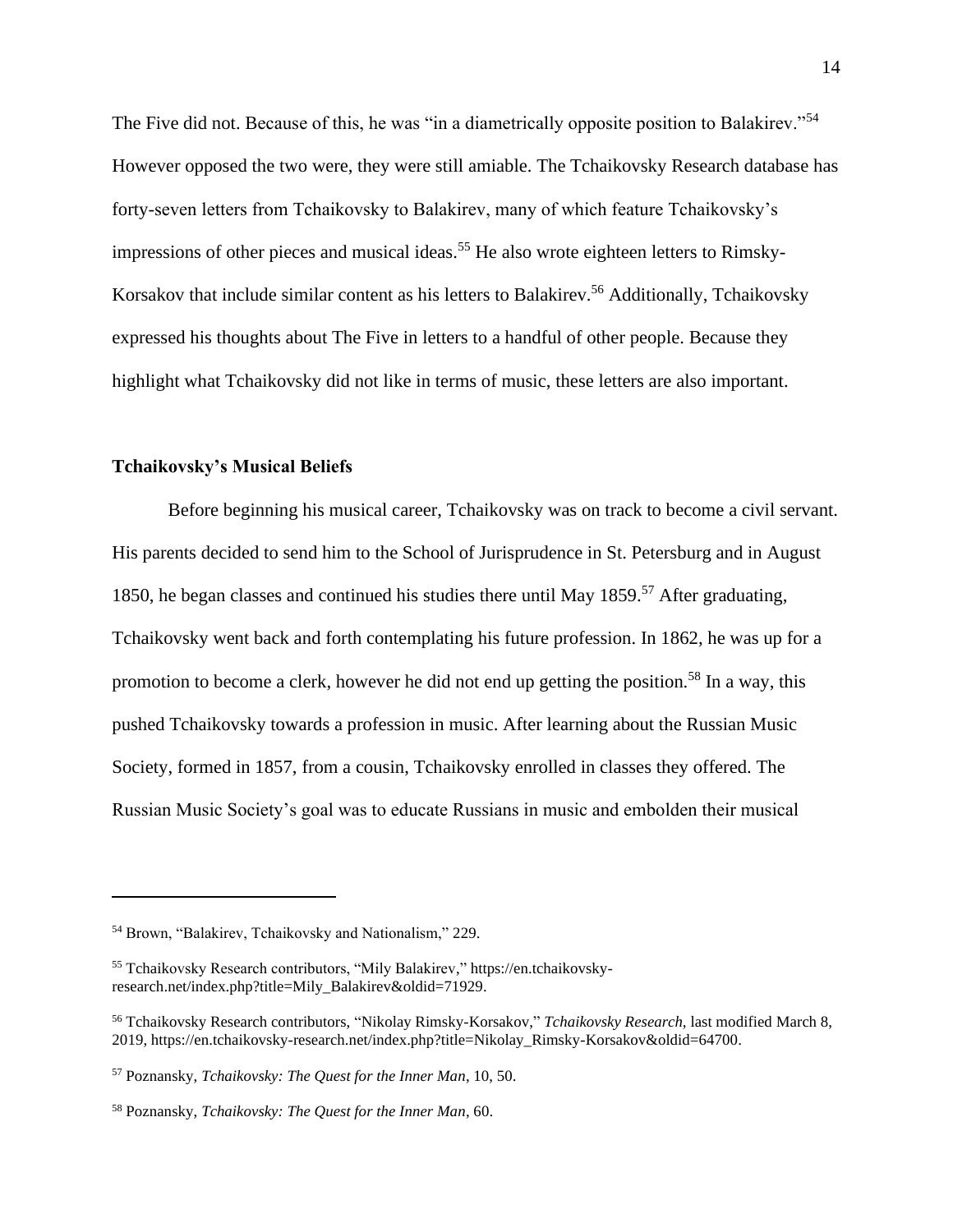talent. Significantly, the society introduced public music classes to Russia. Before this, lessons were given privately in homes or private schools. Because of this, there were very few professional Russian musicians.<sup>59</sup> The St. Petersburg Conservatory emerged from these classes, and Tchaikovsky was one of the first students. It was here that Tchaikovsky learned the essentials of music theory and composition, as well as formed his musical beliefs.<sup>60</sup>

Tchaikovsky's compositions from his time at the St. Petersburg Conservatory reveal his plan to "reconcile the controversy over national versus international which divided Russian music in his day."<sup>61</sup> During his time as a student, Russian musicians grappled with nationalism in music. This stemmed from the importance of Russian national identity during the 1800s, when folk music and "European art music" were viewed as complete opposites.<sup>62</sup> This idea emerged from Nikolai Gavrilovich Chernyshevsky's *The Aesthetic Relations of Art to Reality* (1855) in which he explained the differences between "natural singing"—folk music—and "artificial singing."<sup>63</sup> Folk music was the best form of nationalistic music. It emerged from nature and was reflective of the people of the nation. Art music on the other hand, was created by humans and embellished to the utmost degree. It was not natural and emotional; therefore, it was not nationalistic.<sup>64</sup> As an extension, any music that was not naturally created in Russia was looked down upon. Tchaikovsky's goal was to integrate national and international music. He wanted to

<sup>59</sup> Poznansky, *Tchaikovsky: The Quest for the Inner Man*, 62.

<sup>60</sup> Poznansky, *Tchaikovsky: The Quest for the Inner Man*, 62.

<sup>61</sup> Wiley, "Tchaikovsky, Pyotr Il′yich," https://doi.org/10.1093/gmo/9781561592630.article.51766.

<sup>62</sup> Maes, *A History of Russian Music*, 3.

<sup>63</sup> Maes, *A History of Russian Music*, 3-4.

<sup>64</sup> Maes, *A History of Russian Music*, 4.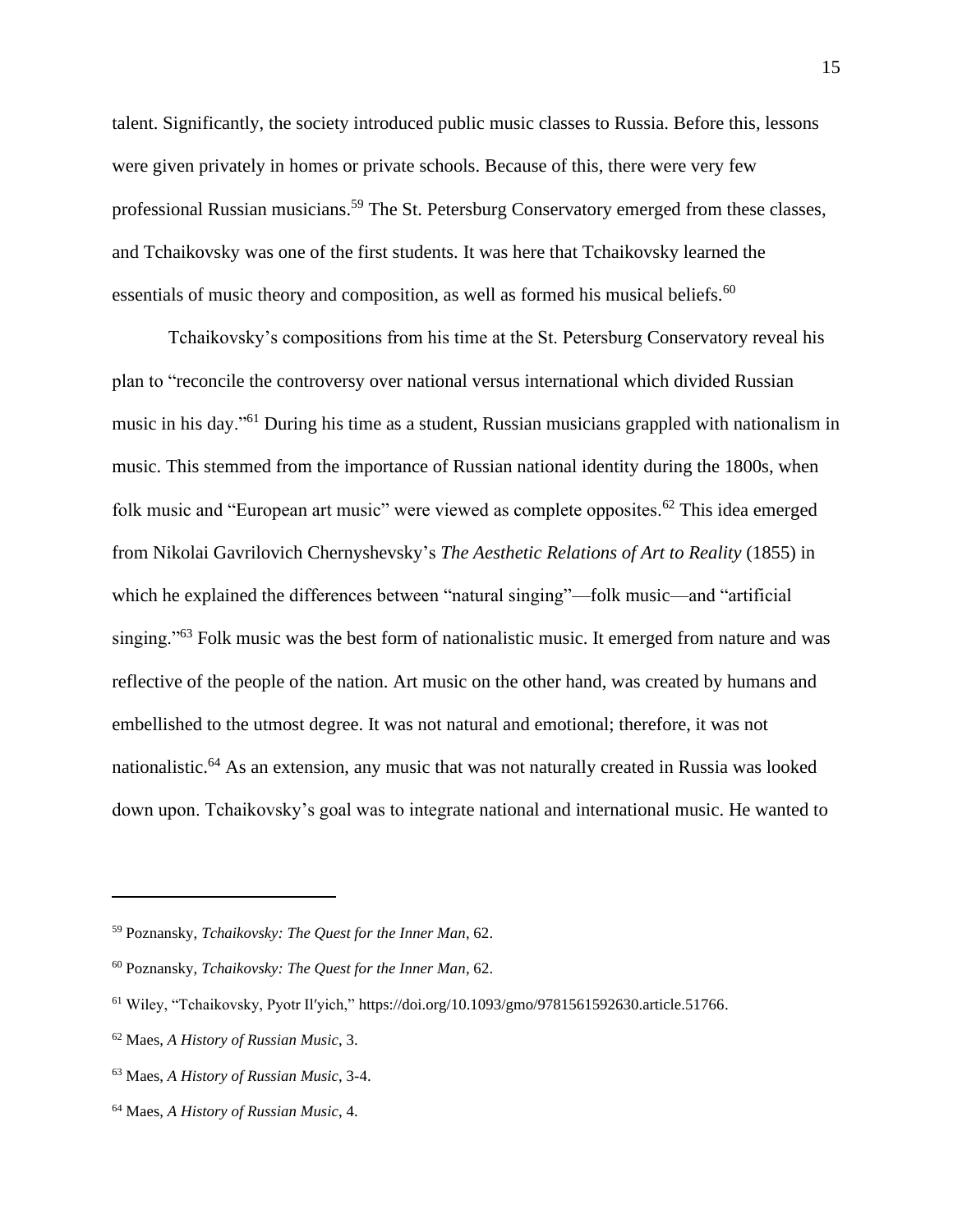create a Russian professional standard that would comply with European criteria.<sup>65</sup>

Reworking the Russian style of music was easier said than done; however, Tchaikovsky did it. This is evident in his Symphony No. 1 in G minor, Op. 13, composed in 1866.<sup>66</sup> Titled *Winter Daydreams*, the symphony consists of four movements.<sup>67</sup> The first and second movements include subtitles. Movement I is titled "Daydreams on a Winter Journey" and movement II, "Land of Gloom, Land of Mist."<sup>68</sup> Movements II and III include themes from two other pieces by Tchaikovsky: *The Storm* and the Piano Sonata in C-sharp minor, Op. 80.<sup>69</sup> Tchaikovsky weaved together the Western and Russian styles of music in this piece, specifically through the structure of the movements. Like in Robert Schumann's Fourth Symphony, the first and fourth movements are hybridized and lively, while the second and third give way to "beauty and attractiveness."<sup>70</sup> Additionally, the symphony's ties to Russian folk music are evident in the fourth movement. Its main theme is based on the Russian folksong "Shall I plant, then little sweetheart." The folk song not only underscores the Russianness of the piece, but also the 18<sup>th</sup>

<sup>67</sup> Stanley Sadie, "Movement," Grove Music Online, 2001,

<sup>68</sup> Alexander Poznansky, *The Tchaikovsky Handbook: A Guide to the Man and His Music*, vol. 1, 2 vols. (Bloomington: Indiana University Press, 2002), 141.

<sup>65</sup> Maes, *A History of Russian Music*, 73.

<sup>66</sup> David Fuller, "Opus (i)," Grove Music Online, 2001, https://doi.org/10.1093/gmo/9781561592630.article.20394. Op. stands for "opus" which is Latin for "work." Opus numbers are used to number the published works of a composer.

https://doi.org/10.1093/gmo/9781561592630.article.19258. A movement is essentially a section within a large work. Each one has a different tempo and they are separated from each other by silence.

<sup>69</sup> Wiley, *Tchaikovsky*, 59; Tchaikovsky Research contributors, "Piano Sonata in C-sharp minor," *Tchaikovsky Research,* last modified February 10, 2019, https://en.tchaikovsky-research.net/index.php?title=Piano\_Sonata\_in\_Csharp\_minor&oldid=40703. The piano sonata was published posthumously which explains why the piece was published as "Op. 80."

<sup>70</sup> Wiley, *Tchaikovsky*, 58.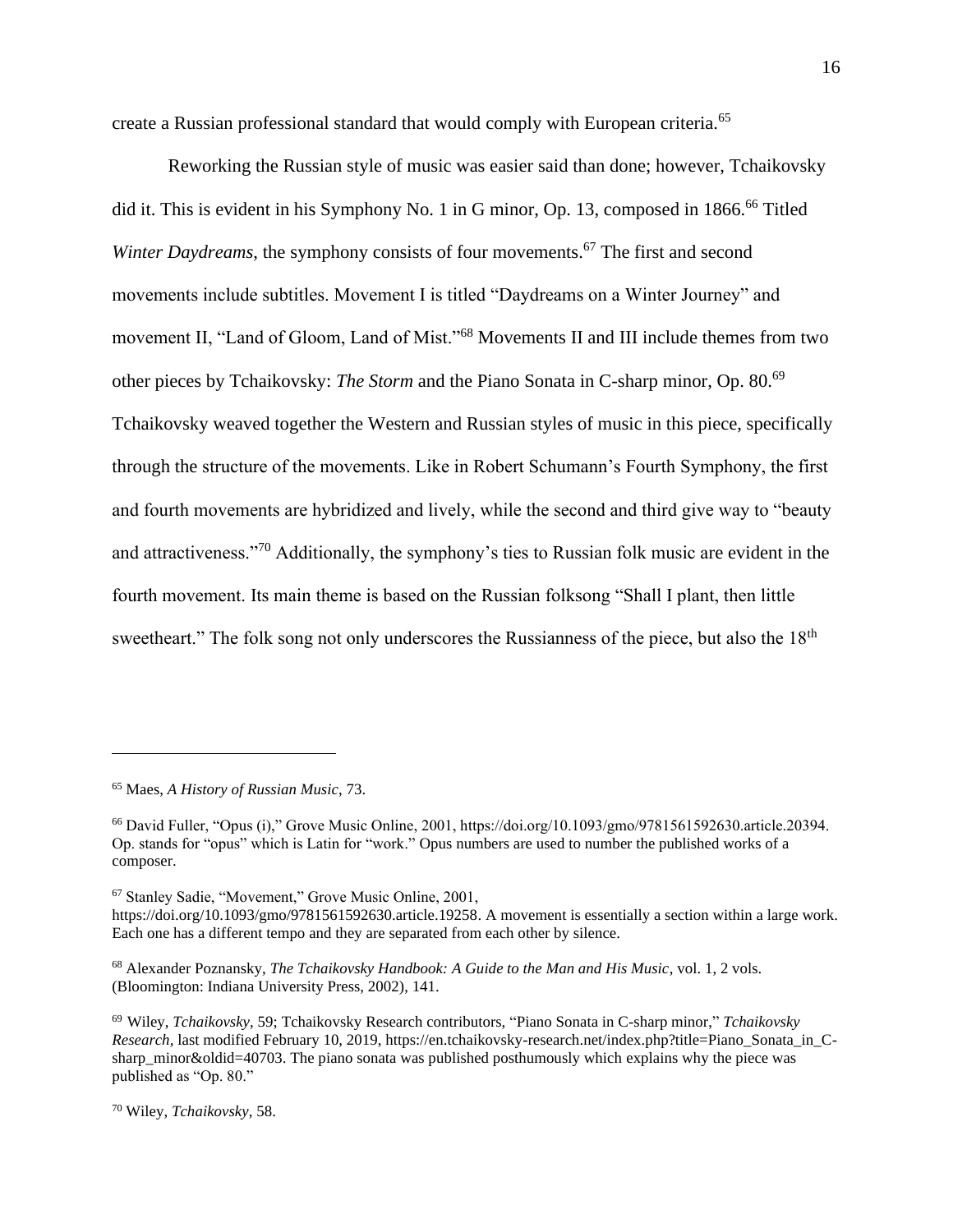century tradition of including "rustic" themes in a finale.<sup>71</sup> Although some musicologists have suggested that Tchaikovsky was considerably anti-nationalist, this symphony and many of his other pieces refute that claim. Additionally, he often expressed his desire to return to Russia when traveling abroad.<sup>72</sup>

Tchaikovsky's adaptation of Russian music for Western audiences can also be seen in his opera *Yevgeniy Onegin* based on the novel by Alexander Pushkin. The opera includes Russian concepts and phrases, and does so in a way that Russians will recognize them, but will still sound "universal" to Westerners.<sup>73</sup> Tchaikovsky began writing the opera in 1877 after the subject was recommended to him by the singer Elizaveta Lavrovskaia. It was completed in January 1878, but was revised four times. It tells the story of Tatiana, a woman who falls in love with her sister's fiancé's friend, Onegin. However, Onegin rejects Tatiana and the rest of the opera revolves around the complications from his rejection.<sup>74</sup> *Yevgeniy Onegin* was a popular tale in Russia, making it a perfect candidate for Tchaikovsky's plan. Clearly, the opera was rooted in Russian culture, but "it is Russianness of an urbane sort most Western ears cannot descry as such."<sup>75</sup> This was and is a point of controversy among Russian music lovers who only link folksong to Russianness. Additionally, Tchaikovsky did not include every line from the novel and added other text, which probably made fans of the novel unhappy.<sup>76</sup> *Yevgeniy Onegin* does feature

<sup>71</sup> Maes, *A History of Russian Music*, 77.

<sup>72</sup> David Brown, "Balakirev, Tchaikovsky and Nationalism," *Music & Letters* 42, no. 3 (1961): 240.

<sup>73</sup> Richard Taruskin, "P.I. Tchaikovsky and the Ghetto," in *Defining Russia Musically: Historical and Hermeneutical Essays* (Princeton, N.J.: Princeton University Press, 1997), 52. <sup>74</sup> Poznansky, *The Tchaikovsky Handbook*, 37-8.

<sup>75</sup> Richard Taruskin, "Yevgeny Onegin," Grove Music Online, 2002, https://doi.org/10.1093/gmo/9781561592630.article.O008246.

<sup>76</sup> Anna Fishzon, *Fandom, Authenticity, and Opera: Mad Acts and Letter Scenes in Fin-de-Siècle Russia* (Palgrave Macmillan, 2013), 159.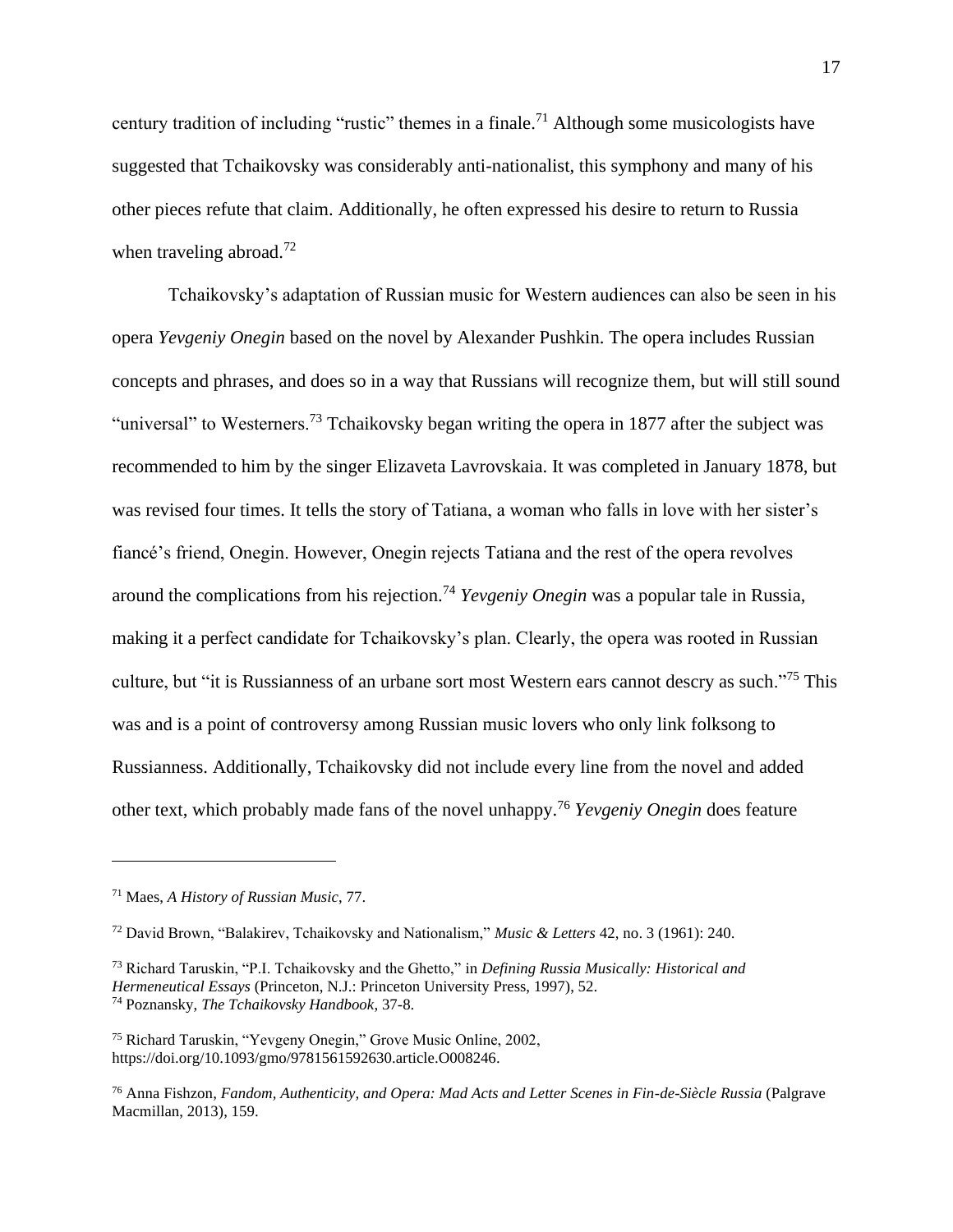characteristics of folk tunes, but they are "obviously nothing more than an aspect of décor."<sup>77</sup>

Another early development in Tchaikovsky's compositional style was his "independence in thought."<sup>78</sup> His compositions during his time at the conservatory balanced musical technique "with unabashed beauty for its own sake."<sup>79</sup> This is also seen in his First Symphony. Tchaikovsky's compositional independence is visible in the first movement. The first theme heard features contrasting motives that combined, create a melody that is so complex and expressive that it stretches the boundaries of the traditional sonata form.<sup>80</sup> The contrasting melodies exist because of the unmetered sound of the first melody. Without it, there would be no way to move onto the second theme. Roland John Wiley explains this well, writing "The atmospheric, ametric opening theme is self-contained, forcing the composer to add a countersubject in order to progress to the second subject group."<sup>81</sup> It is clear that Tchaikovsky wanted to stick with tradition, but recognized the extent to which he could push it. He also believed that music did not have to be written for one type of piece or another: "To his mind music was simply music, whether used it for a symphony, an opera, a ballet or a piano concerto. If he wrote ballet music in a symphony, he was also capable, as in parts of 'The Sleeping Beauty', of writing symphonic music in a ballet."<sup>82</sup> Tchaikovsky's symphonic style was not

<sup>77</sup> Taruskin, "Yevgeny Onegin," https://doi.org/10.1093/gmo/9781561592630.article.O008246.

<sup>78</sup> Wiley, *Tchaikovsky*, 39.

<sup>79</sup> Wiley, *Tchaikovsky*, 39.

<sup>80</sup> Wiley, *Tchaikovsky*, 58; James Webster, "Sonata Form," Grove Music Online, 2001, https://doi.org/10.1093/gmo/9781561592630.article.26197. Sonata form does not refer to an actual sonata. It is the form of the individual movements within a sonata, symphony, string quartet, etc. Typically, a movement consists of three sections: exposition, development, and recapitulation.

<sup>81</sup> Wiley, "Tchaikovsky, Pyotr Il′yich," https://doi.org/10.1093/gmo/9781561592630.article.51766.

<sup>82</sup> Gerald Abraham, "Tchaikovsky: Some Centennial Reflections," *Music & Letters* 21, no. 2 (1940): 113.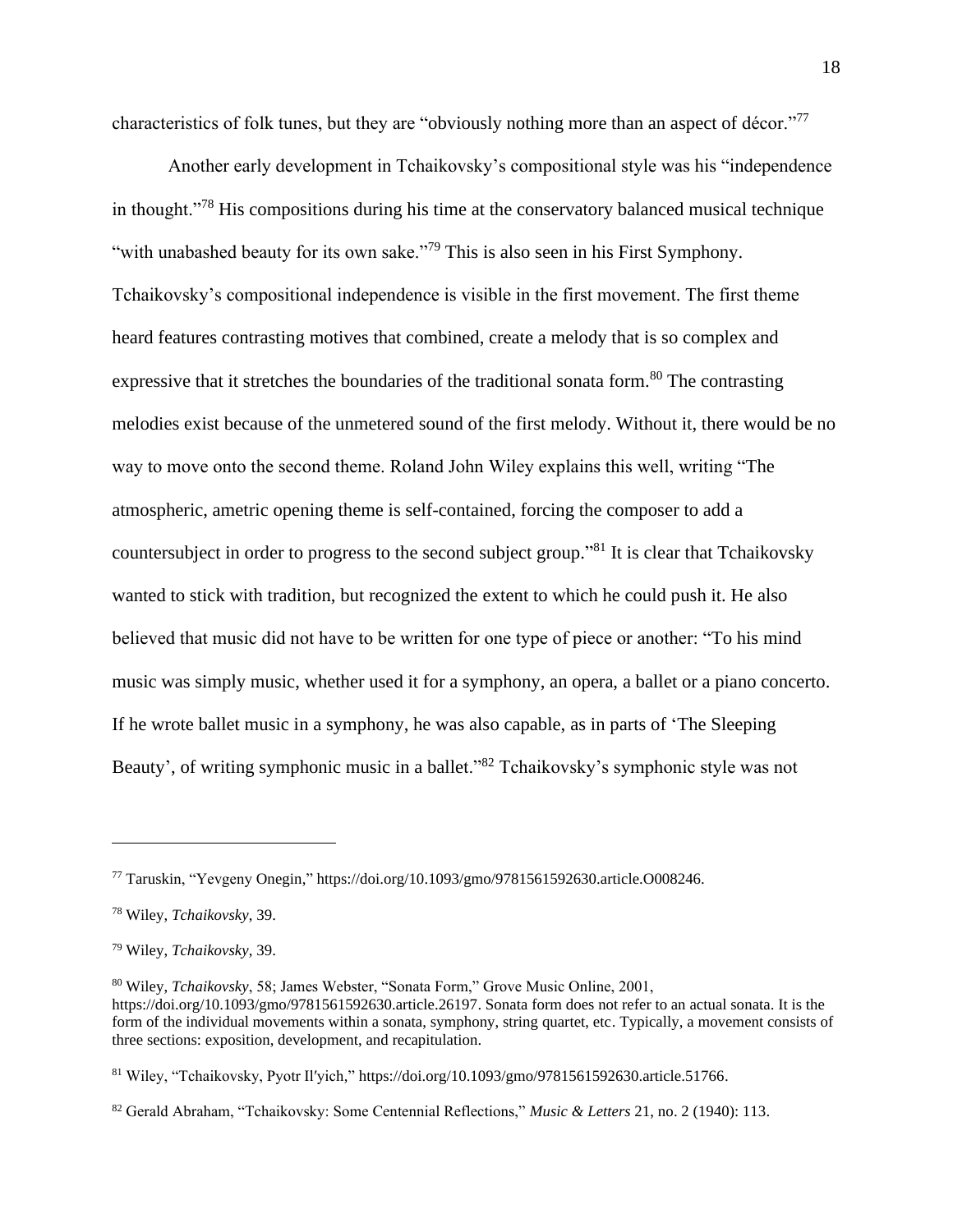heard in ballets before. Because of this, dancers unlocked a new "range and tone color in the human body."<sup>83</sup> With the music of *The Sleeping Beauty*, for example, Tchaikovsky created "musico-choreographic action" in which the music tells the story as much as the dancers do.<sup>84</sup>

Music's beauty was of utmost importance to Tchaikovsky. To him, the best music had a positive aesthetic impact on the listener.<sup>85</sup> In his teenage years, he found that others did not hold music to such a high standard as he did: "Everyone with whom he came in contact regarded music merely as a pastime, without serious significance in life."<sup>86</sup> Tchaikovsky had a particular aversion to Brahms and Wagner who he believed did not concentrate on beauty in their music. In his diary he wrote, "Played Brahms. It irritates me that this self-conscious mediocrity should be recognised as a genius… And Brahms is so chaotic, so dry and meaningless!"<sup>87</sup> To Tchaikovsky, Brahms' music lacked beauty and only focused on structural intricacy. His similar disklike of Wagner's music stemmed from his belief that it was too demanding of the audience.<sup>88</sup> In a letter to Modest, he reviewed Wagner's music after attending the Wagner Festival in 1876:

An accumulation of the most complicated and refined harmonies, the colourlessness of everything that is sung on the stage, endlessly long dialogues, the pitch darkness in the theatre, the absence of anything interesting and poetic in the plot — all this exhausts one's nerves to the utmost degree. So this is what Wagner's opera reform is striving after? Composers in the past sought to delight people with their music; now what they do

<sup>83</sup> Jennifer Homans, *Apollo's Angels: A History of Ballet*, 1st ed. (New York: Random House, 2010), 276.

<sup>84</sup> Wiley, *Tchaikovsky's Ballets*, 131.

<sup>85</sup> Maes, *A History of Russian Music*, 138.

<sup>86</sup> Modest Tchaikovsky, *The Life & Letters of Peter Ilich Tchaikovsky*, 23, http://www.gutenberg.org/ebooks/45259.

<sup>87</sup> Pyotr Ilyich Tchaikovsky, October 7/19, 1886, quoted in *The Life & Letters of Peter Ilich Tchaikovsky*, ed. Modest Tchaikovsky, trans. Rosa Newmarch (Project Gutenberg, 2014), 519, http://www.gutenberg.org/ebooks/45259.

<sup>88</sup> Maes, *A History of Russian Music*, 138.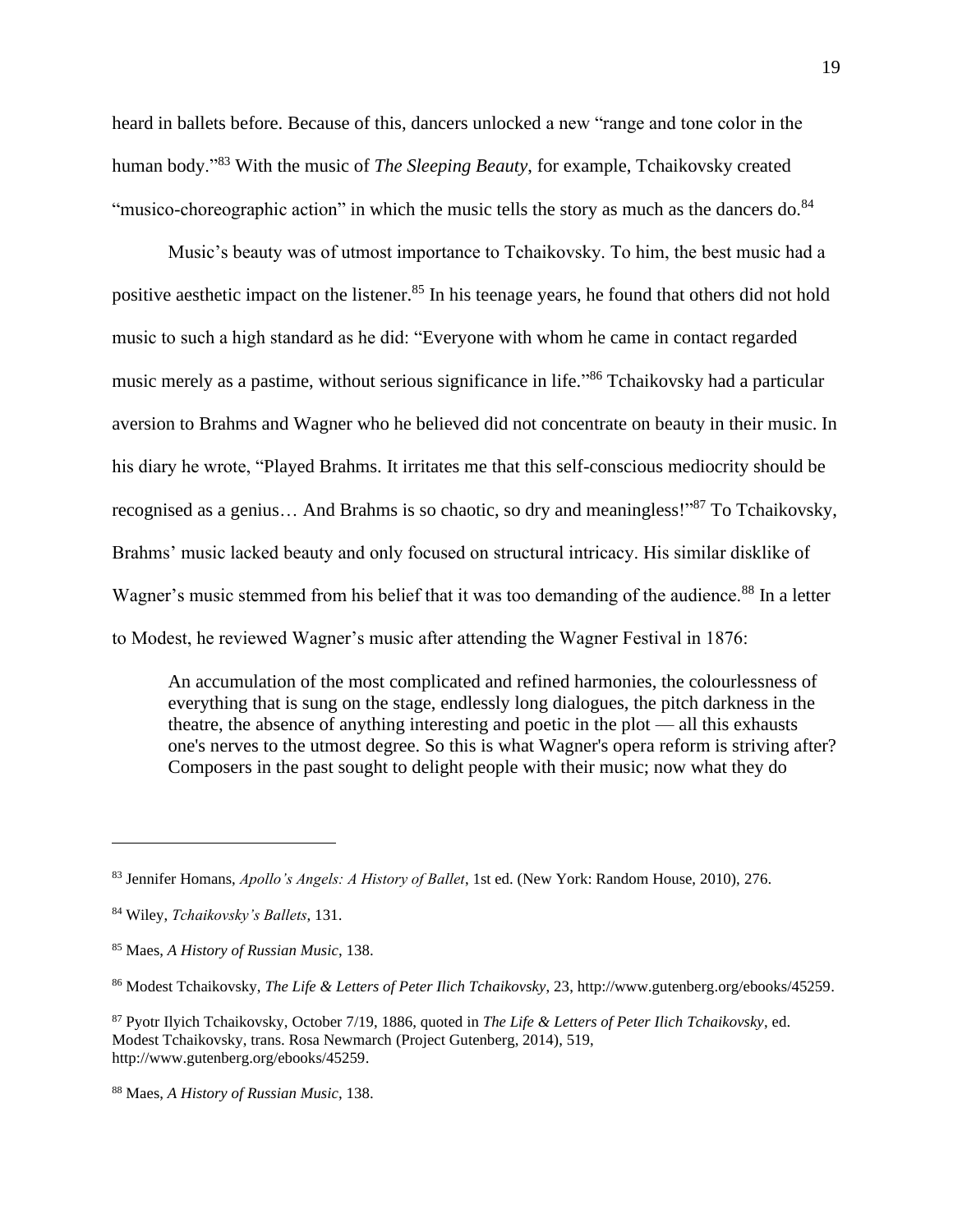instead is to torment and exhaust them.<sup>89</sup>

In Tchaikovsky's mind, although the composition process might torment and exhaust the composer, it should not do the same for the audience.<sup>90</sup> He did not like this type of music "that lacked this inward lyrical feeling or in which it was, in his view, smothered by elaborate technical treatment."<sup>91</sup>

Tchaikovsky also had a unique and spontaneous style when writing melodies. He viewed well-defined melodies as one of the most important aspects of music. His creative melodies are present in essentially every one of his pieces: "They are important… they must contain essence of Tchaikovsky's art: this warm, spontaneous, clear-lyrical melody that to him was almost the beall and end-all of music."<sup>92</sup> Additionally, they are not too complex and "are more likely to be repeated or amplified, going on to be part of larger melodic units, which in turn are succeeded by new ideas."<sup>93</sup> Although they do not include motivic growth, they connect with each other to create one, substantial melody.<sup>94</sup> One beautiful example is the *Andante maestoso* of the *pas de deux* of the ballet *The Nutcracker*. Tchaikovsky began work on *The Nutcracker* in February 1891 and finished in March 1892. *The Nutcracker* tells the story of a Clara, a young girl who receives a nutcracker for Christmas. After the nutcracker is broken by her brother Fritz, she lovingly takes care of her broken toy and sneaks downstairs in the middle of the night to check on it. Suddenly,

<sup>89</sup> Pyotr Ilyich Tchaikovsky to Modest Tchaikovsky, August 8/20, 1876, trans. and ed. Tchaikovsky Research contributors, "Richard Wagner," *Tchaikovsky Research*, last modified February 17, 2019, https://en.tchaikovskyresearch.net/index.php?title=Richard\_Wagner&oldid=56924.

<sup>90</sup> Poznansky, *Tchaikovsky: The Quest for the Inner Man*, 181.

<sup>91</sup> Abraham, "Tchaikovsky: Some Centennial Reflections," 113.

<sup>92</sup> Abraham, "Tchaikovsky: Some Centennial Reflections," 117.

<sup>93</sup> Benedict Taylor, "Temporality in Nineteenth-Century Russian Music and the Notion of Development," *Music & Letters* 94, no. 1 (2013): 109.

<sup>94</sup> Taylor, "Temporality in Nineteenth-Century Russian Music and the Notion of Development," 109.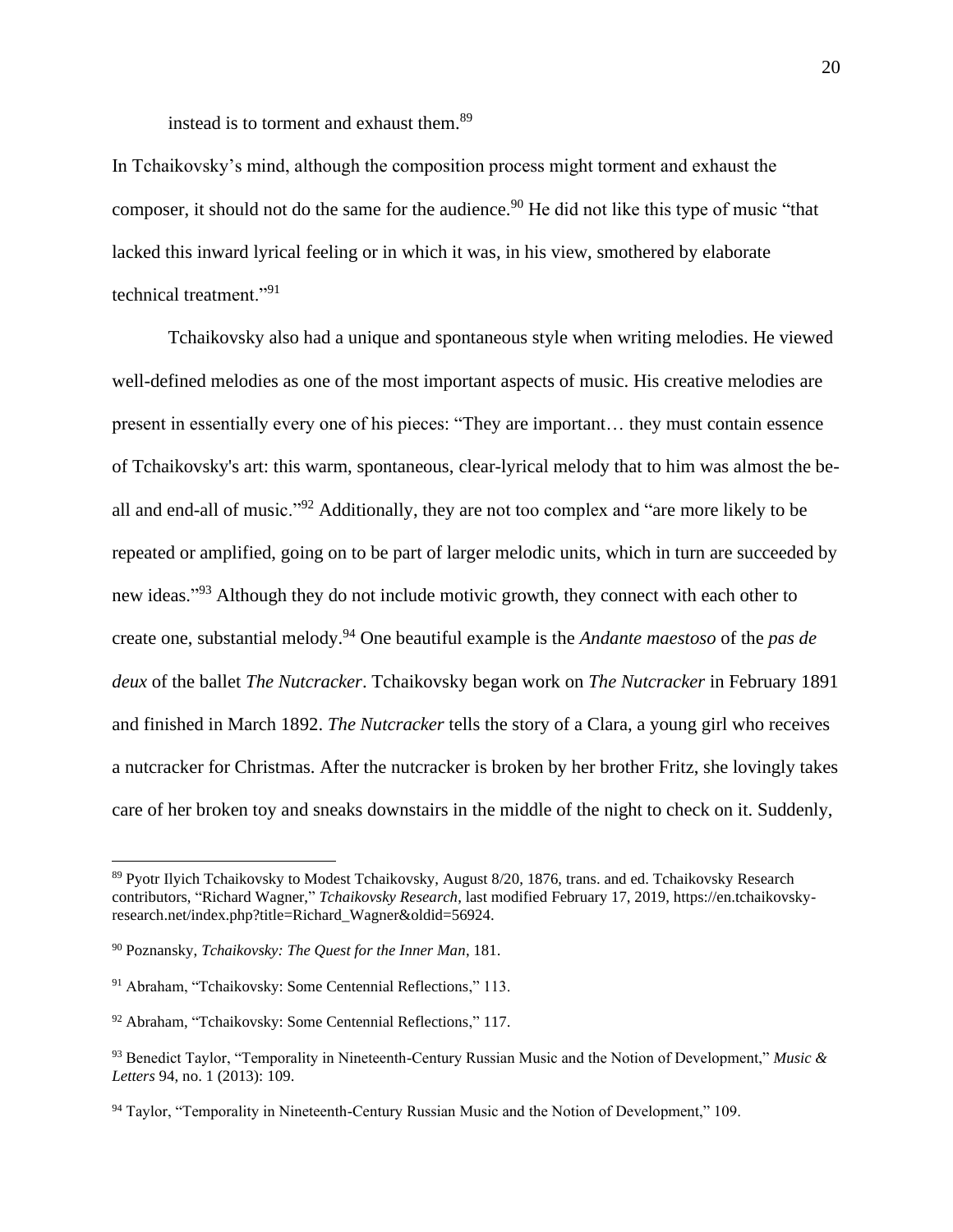mice led by the Mouse King appear and the nutcracker comes to life. A battle ensues, the nutcracker defeats the Mouse King with Clara's help, and he is transformed into a prince. He takes Clara to visit his kingdom, the Kingdom of Sweets (Confiturenburg). They are welcomed by the Sugar-Plum Fairy and are treated to a feast as members of the kingdom perform dances for them. A final waltz is danced by every performer, and the ballet ends with a final recognition of Clara.<sup>95</sup>

The *pas de deux* is performed by the Sugar-Plum Fairy and Prince Coqueluche, her cavalier, during the second act. The piece relatively simple, as it is made up of "little more than descending octaves."<sup>96</sup> However, these descending octaves repeat over and over within the melody, creating a dark, dramatic sound. At the same time, the melody is extremely romantic, especially when it swells to the final cadence. While Tchaikovsky was composing *The Nutcracker*, his sister Alexandra died. It is believed that the *Andante maestoso* of the *pas de deux*  was written for her—a final send-off for his dearest sister.<sup>97</sup> Gerald Abraham wrote that Tchaikovsky's melodies have another thing in common other than spontaneity: "They are decidedly convolute in outline, marked by leaps rather than steps, moving boldly up and down like handwriting full character… They are, I suggest, the secret of his musical individuality, his real contribution to our art."<sup>98</sup> The *Andante maestoso* of the *pas de deux* fits perfectly into Abraham's outline of Tchaikovsky's melodies.

A similar romantic melody is heard in the *Romeo and Juliet* overture during what is

<sup>95</sup> Poznansky, *The Tchaikovsky Handbook*, 118.

<sup>96</sup> Wiley, *Tchaikovsky's Ballets*, 232.

<sup>97</sup> Wiley, *Tchaikovsky*, 415.

<sup>98</sup> Abraham, "Tchaikovsky: Some Centennial Reflections," 117.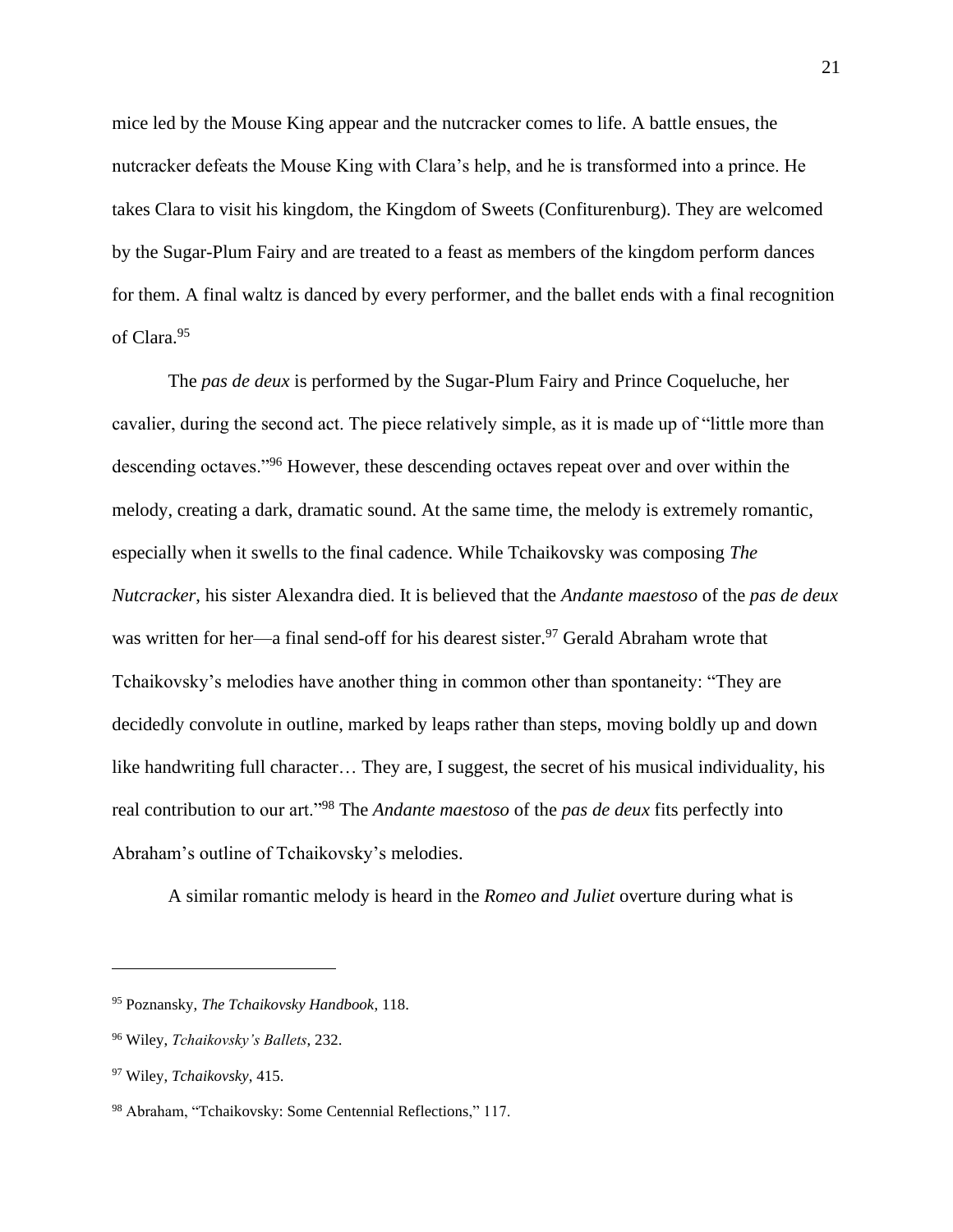called the "love theme." This section of the piece is often heard in movies and television shows during cheesy, romantic moments. The overture was actually suggested by Balakirev in 1869. Tchaikovsky began writing it in October, and by November, it was finished. However, Tchaikovsky revised the piece twice by the request of Balakirev who continued to critique the piece. In the second version, Tchaikovsky added a new introduction and coda along with other changes.<sup>99</sup> He revised it for the final time in August 1880 and only changed the last eighty bars.<sup>100</sup> The piece's structure is an adaption of sonata form.<sup>101</sup> The love theme is played twice during the overture—first in measure 81 and second in measure 366.<sup>102</sup> The first time it is heard, it is in the key of D flat major and is soft, perhaps indicating the secrecy of the balcony scene.<sup>103</sup> By the second time—the recapitulation—it starts soft again, but crescendos into a more intense, swelling version of the theme in D major.<sup>104</sup> Although not built around descending octaves like the *Andante maestoso* of the Nutcracker *pas de deux*, the *Romeo and Juliet* overture's love theme has the "warm, spontaneous, clear-cut" characteristics that Abraham links to Tchaikovsky's melodies.<sup>105</sup> Each of these ideals and styles that Tchaikovsky utilized in his music were discussed at some point in his letters.

<sup>99</sup> Bullivant, Roger. "Coda." Grove Music Online, 2001. https://doi.org/10.1093/gmo/9781561592630.article.06033. A coda is the final part of a piece or melody with the insinuation that it is different from or something is added to the original form.

<sup>100</sup> Poznansky, *The Tchaikovsky Handbook*, 180-81.

<sup>101</sup> Newmarch and Tchaikovsky, *Tchaikovsky; His Life and Works*, 23.

<sup>102</sup> Pyotr Ilyich Tchaikovsky, *Romeo and Juliet*, TH 42, ČW 39, in *Romeo and Juliet Overture and Capriccio Italien in Full Scor*e (Mineola: Dover Publications, 1986).

<sup>103</sup> Newmarch and Tchaikovsky, *Tchaikovsky; His Life and Works*, 23.

<sup>104</sup> Wiley, *Tchaikovsky*, 64; Newmarch and Tchaikovsky, *Tchaikovsky; His Life and Works*, 23.

<sup>105</sup> Abraham, "Tchaikovsky: Some Centennial Reflections," 117.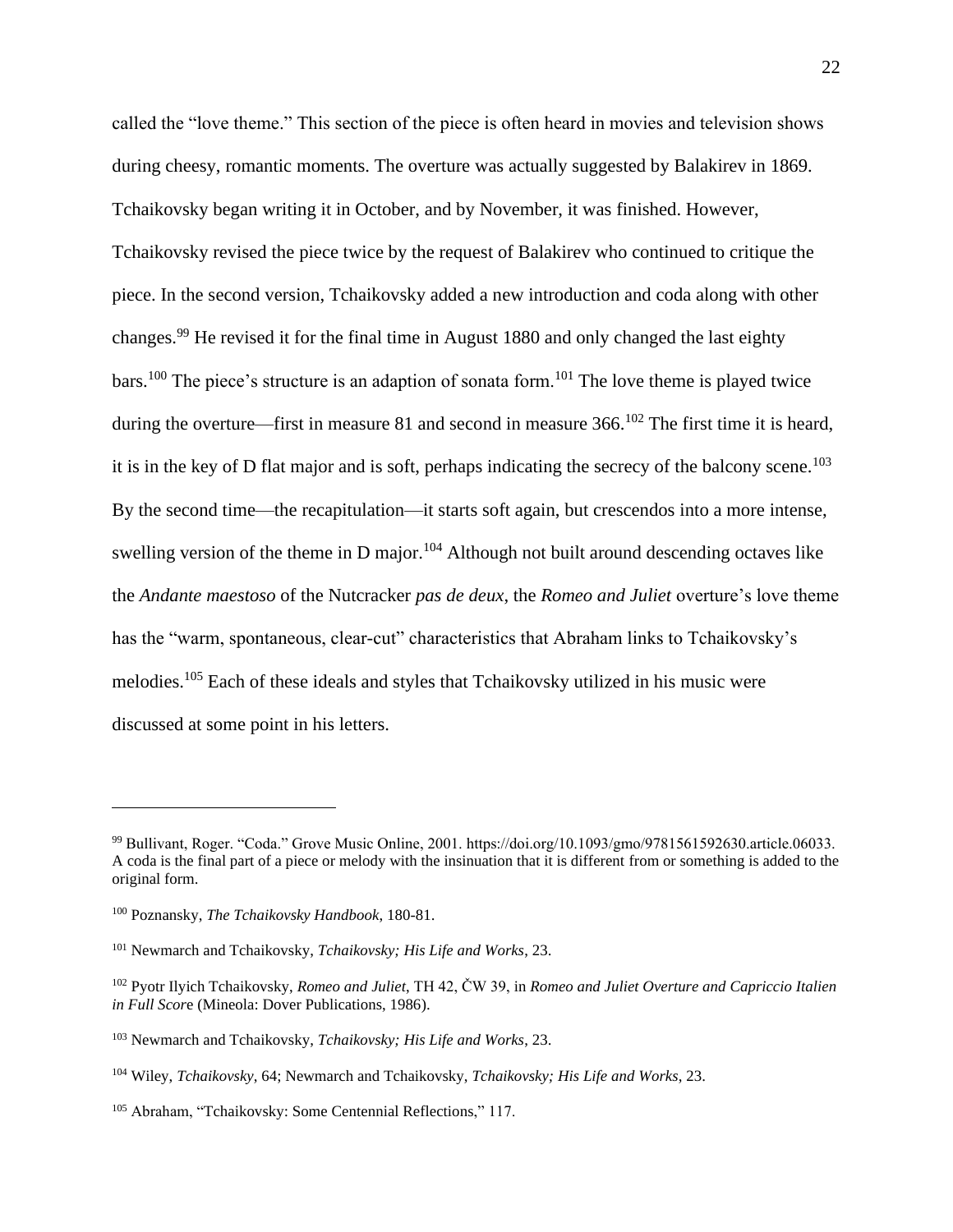# **Expression Through Letters**

Tchaikovsky's letters to his various correspondents reveal many of his ideas and values, and were a medium for him to express them. First were his attempts to unite national and international music. In a letter to Balakirev from October 2, 1869, Tchaikovsky tried to convince Balakirev to see the appeal of introducing Russian music to the rest of Europe:

Your Armenian-Georgian-Jerichonian fantasia has been received, and Rubinstein is now playing it daily at the Conservatory. If you want to know what impression it made, I can tell you that those who have heard it can be divided into three categories. Some go into foolish raptures over it (here I should mention in particular Albrecht—when he hears the piece a veritable frenzy seems to come over this German); others treat your piece as if it were some kind of curious monster (for example, Laub and Dupont, a conductor at the Italian Opera); finally, those in the third category don't like it at all. For the sake of justice it must be said that there are very few of the latter.<sup>106</sup>

The "Armenian-Georgian-Jerichonian fantasia" that Tchaikovsky referred to was Balakirev's piano piece *Islamey*. <sup>107</sup> Tchaikovsky also mentioned Konstantin Karl Albrecht, son of German composer Karl Albrecht, in the letter. Albrecht clearly enjoyed the piece based on the "veritable frenzy" he went into when he heard it.<sup>108</sup> By pointing this out to Balakirev, Tchaikovsky stressed that Germans—and people from other nations in general—could and should appreciate Russian music.<sup>109</sup> It did not need to stay in Russia. In another letter to Balakirev from November 17, 1869, Tchaikovsky pushed Balakirev and other members of The Five to compose vocal pieces

<sup>&</sup>lt;sup>106</sup> Pyotr Ilyich Tchaikovsky to Mily Balakirev, October 2/14, 1869, ed. Tchaikovsky Research contributors, trans. Luis Sundkvist, *Tchaikovsky Research*, last modified November 16, 2019, https://en.tchaikovskyresearch.net/index.php?title=Letter\_151&oldid=71935.

<sup>107</sup> Pyotr Ilyich Tchaikovsky to Mily Balakirev, October 2/14, 1869; Brown, "Balakirev, Tchaikovsky and Nationalism," 230.

<sup>&</sup>lt;sup>108</sup> Pyotr Ilyich Tchaikovsky to Mily Balakirev, October 2/14, 1869.

<sup>109</sup> Brown, "Balakirev, Tchaikovsky and Nationalism," 230.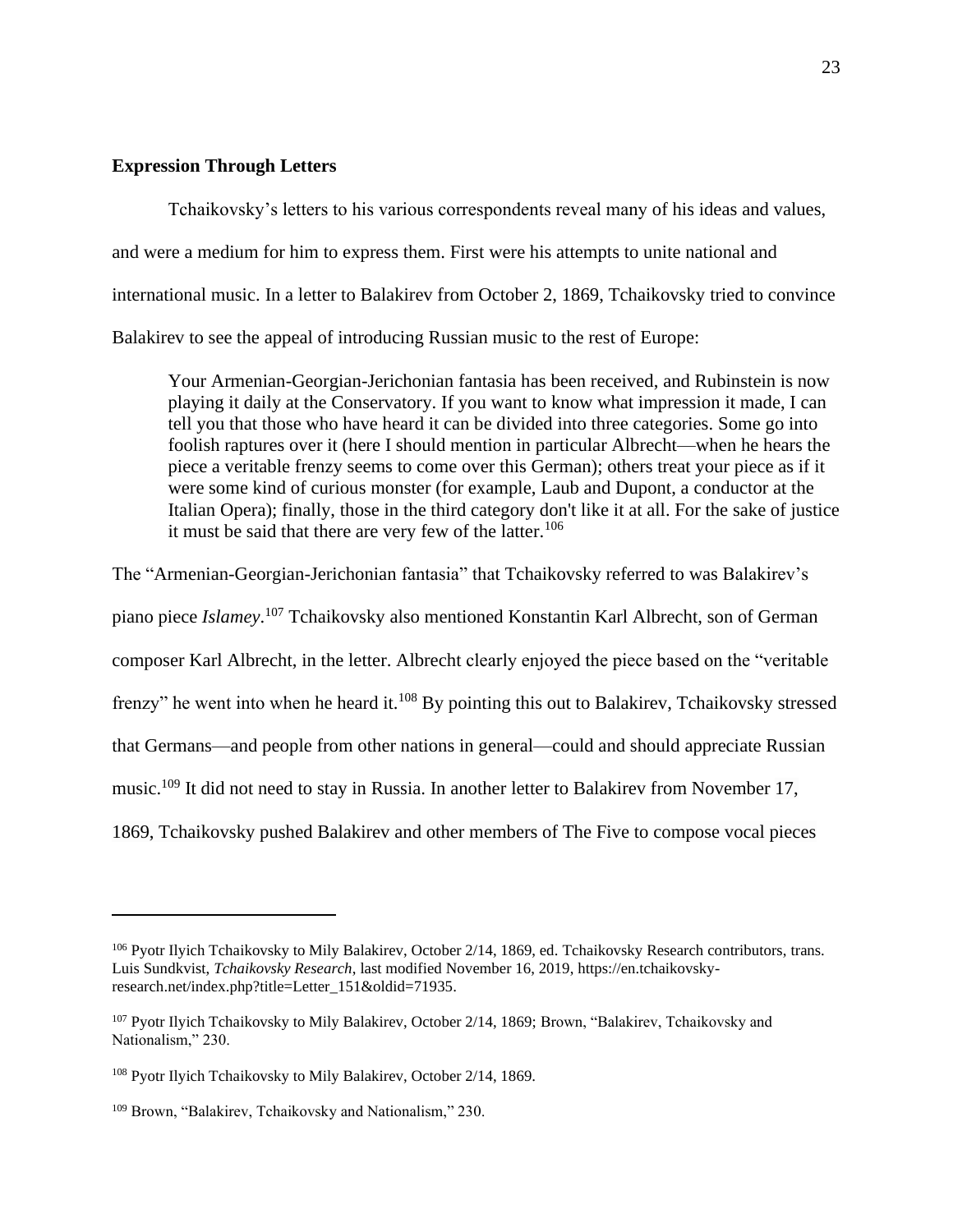for Albrecht. The Five already denied the request once, so Tchaikovsky tried again, writing, "I know that, with all your obligations, you don't have any time to occupy yourself with trifles, but I do hope that you will hand over the chorus for men's voices which you composed for the Free Music School to our German, who is a fervent admirer of yours."<sup>110</sup> Here, Tchaikovsky tried to convince Balakirev to compose for Albrecht, a German. However, to Balakirev, this was not keeping Russian music within Russia.

Although Tchaikovsky wanted to introduce Russian music to the rest of Europe, he was not anti-nationalist. In a letter to Nadezhda von Meck, with whom he shared many of his beliefs, he wrote:

As regards the Russian element in my works, I may tell you that not infrequently I begin a composition with the intention of introducing some folk-melody into it. Sometimes it comes of its own accord, unintentionally (as in the finale of our symphony). As to this national element in my work, its affinity with the folksongs in some of my melodies and harmonies proceeds from my having spent my childhood in the country, and having, from my earliest years, been impregnated with the characteristic beauty of our Russian folkmusic. I am passionately fond of the national element in all its varied expressions. In a word, I am Russian in the fullest sense of the word.<sup>111</sup>

It is clear from this letter that Tchaikovsky loved Russia and strove to include folk music in his compositions. Following Tchaikovsky's death, Vladimir Stasov, a mentor of The Five, claimed that although Tchaikovsky was patriotic and a true Russian, his music was not nationalist enough.<sup>112</sup> Later, he even went as far as to say that Tchaikovsky's love for Russia "was merely

<sup>110</sup> Pyotr Ilyich Tchaikovsky to Mily Balakirev, November 17/29, 1869, ed. Tchaikovsky Research contributors, trans. Luis Sundkvist, *Tchaikovsky Research*, last modified November 16, 2019, https://en.tchaikovskyresearch.net/index.php?title=Letter\_159&oldid=71938.

<sup>111</sup> Pyotr Ilyich Tchaikovsky to Nadezhda von Meck, March 5/17, 1878, quoted in *The Life & Letters of Peter Ilich Tchaikovsky*, ed. Modest Tchaikovsky, trans. Rosa Newmarch (Project Gutenberg, 2014), 281-82.

<sup>112</sup> Tchaikovsky Research contributors, "Vladimir Stasov," *Tchaikovsky Research,* last modified March 10, 2020, https://en.tchaikovsky-research.net/index.php?title=Vladimir\_Stasov&oldid=77863.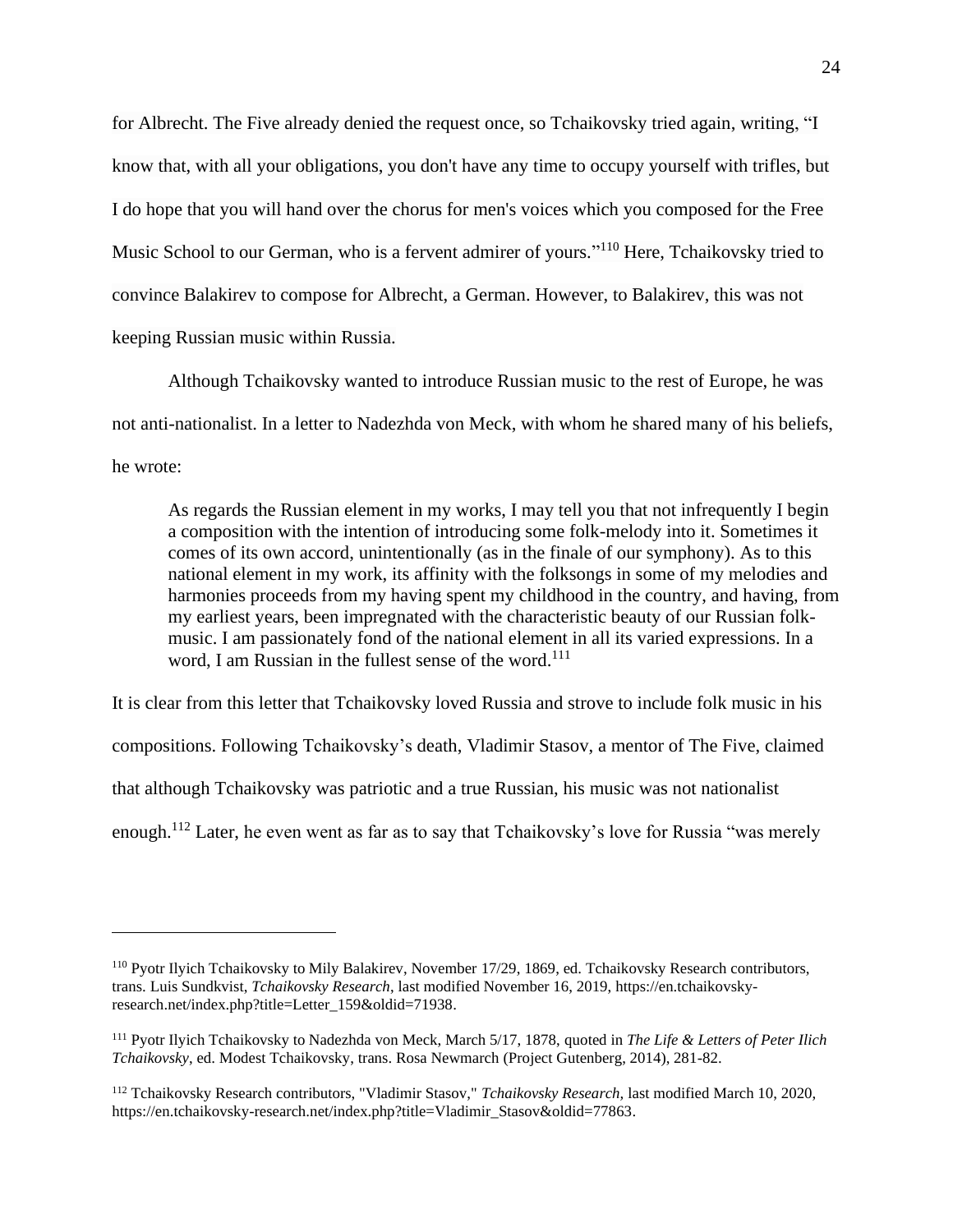self-deception."<sup>113</sup> Although Balakirev, The Five, and Stasov may have viewed Tchaikovsky as anti-Russian, he distinctly expressed his appreciation for his home country to von Meck. Even though his patriotism was clear throughout his music, others could not hear it. Perhaps this is why he confided in von Meck about it: to clarify his nationalism.

His appreciation of Russia is evident in *The Year of 1812* overture. The piece was commissioned by Nikolai Rubinstein for the opening of the Arts and Industrial Exhibition of 1881 and the consecration of the Cathedral of Christ the Saviour, which was built in commemoration of Napoleon's defeat in Russia in 1812.<sup>114</sup> The overture is passionately patriotic and begins with the tranquil melody of the Russian hymn "God, Preserve Thy People."<sup>115</sup> Then, parts of "La Marseillaise" are heard, representing the French army. The Russian hymn and French national anthem compete until finally Russia triumphs.<sup>116</sup> "God, Preserve Thy People" returns, but more triumphantly this time. Finally, the orchestra swells and Tchaikovsky quotes "God Save the Tsar," bringing a close to "the joint work of faith and might."<sup>117</sup> *The Year of 1812*  is undoubtedly Tchaikovsky's most nationalistic piece, and rightly so, as multiple folk songs are quoted and the subject matter is inherently Russian.

Tchaikovsky's dedication to Russia is also noticeable in the ballet *The Nutcracker*. The best examples are the battle scene in Act I and the trepak—the Russian dance—in Act II. During

<sup>113</sup> Marina Frolova-Walker, *Russian Music and Nationalism: From Glinka to Stalin* (New Haven: Yale University Press, 2007), 45.

<sup>114</sup> Poznansky, *The Tchaikovsky Handbook*, 189.

<sup>&</sup>lt;sup>115</sup> This hymn is also called "O Lord, Save Thy People."

<sup>116</sup> Wiley, *Tchaikovsky*, 241.

<sup>117</sup> Damien Mahiet, "The Aesthetics and Politics of Wonder in the First Nutcracker," *19th-Century Music* 40, no. 2 (2016): 143.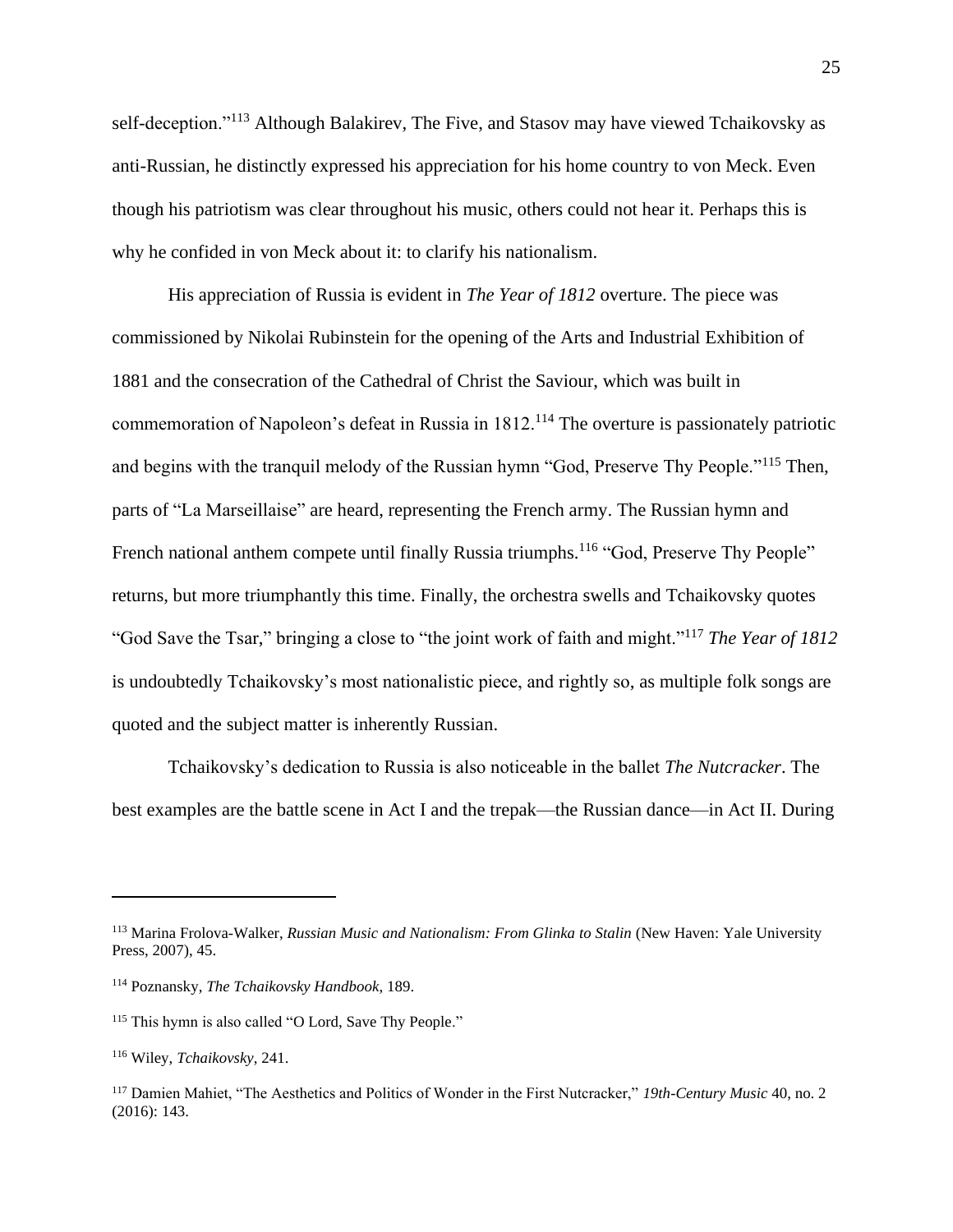the battle scene between the mice and toys in act I, the music is reminiscent of the *1812 Overture.* With fanfares and cannons throughout both pieces, they could be confused for one another. Interestingly, Tchaikovsky attended a performance of the overture in March 1891, only a few days after meeting with Marius Pepita to talk about the ballet.<sup>118</sup> The outcomes of both "battles" are also similar: "In *The Nutcracker* as in the *1812 Overture*, the figure of the enemy the mice and their sovereign—is not merely vanquished but entirely suppressed."<sup>119</sup> The trepak dance is also highly nationalistic. Unlike in the preceding character dances during the divertissement in act II, the trepak's melody begins right on the first beat. In the others, "Tchaikovsky underscores contrast and prompts comparison by beginning most dances with a distinct rhythmical accompaniment that marks difference in meter, tempo, timbre, and texture even before the main melody has been heard."<sup>120</sup> Perhaps Tchaikovsky left out a rhythmic beginning to the piece because Russia needed no introduction. Plus, in the 19<sup>th</sup> century the trepak was associated with Russian identity, specifically the Cossacks and physical and military expertise.<sup>121</sup> This pushed the piece to even further Russian heights. Through these examples, it is clear that although Tchaikovsky wanted to reconcile national and international music, he was not trying to move away from Russianness in music. He was creating a new version of Russian classical music.

Musicologist David Brown claims that the real disagreement between Tchaikovsky and Balakirev was actually based on which Western tradition would better incorporate the folk song:

<sup>118</sup> Mahiet, "The Aesthetics and Politics of Wonder in the First Nutcracker," 141.

<sup>119</sup> Mahiet, "The Aesthetics and Politics of Wonder in the First Nutcracker," 143.

<sup>120</sup> Mahiet, "The Aesthetics and Politics of Wonder in the First Nutcracker," 147-48.

<sup>121</sup> Mahiet, "The Aesthetics and Politics of Wonder in the First Nutcracker," 148.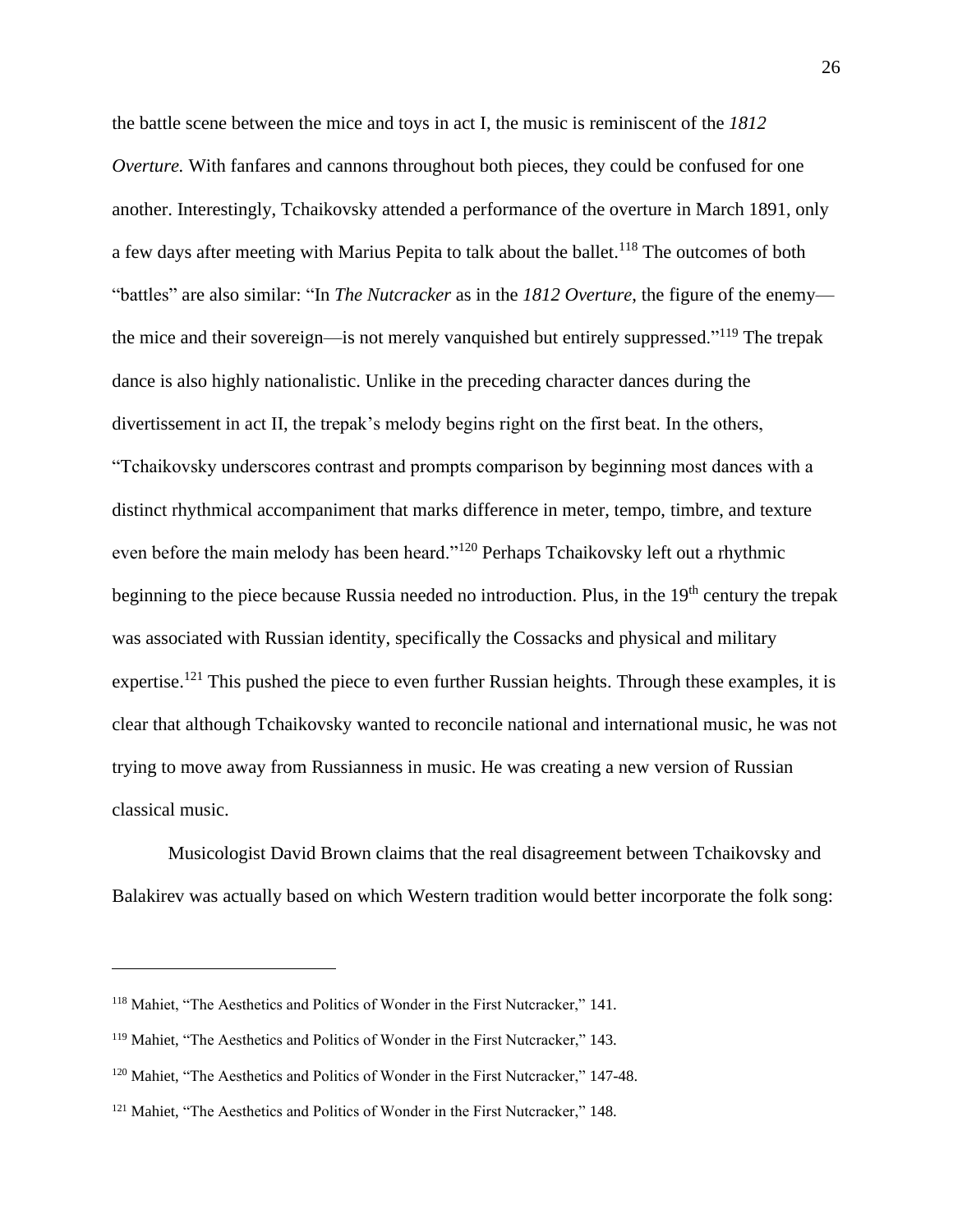the Viennese tradition in which symphonies were thematically developed, or the newer "symphonic poem and thematic transformation" of Berlioz and Liszt.<sup>122</sup> However, Brown also points out that Tchaikovsky did not stick to the tradition he learned at the conservatory, and that was where he was better than The Five: "By not confining his activities to the camp which he had been brought up, Tchaikovsky not only demonstrated his freedom from bigotry but showed, by the lower average of his symphonic poems, that his choice had been a right one."<sup>123</sup> Tchaikovsky's compositional independence was what made him successful. Early on in their correspondence with each other, Balakirev had a sizeable hold over Tchaikovsky. Although Tchaikovsky did not agree with Balakirev's ideas, he still tried to follow them in order to be accepted by Balakirev. In a letter to Tchaikovsky, Balakirev wrote extremely detailed instructions for a cantata called "Night":

A cantata mustn't have a definite subject, but let it be lyrical and descriptive, for then it will be a cantata and not an opera, and let it finish with a valedictory chorus of spirits. As dawn approaches the spirits depart, taking their leave of each other until the next night (a gradual diminuendo). Finally the orchestra alone depicts the dawn, rises later to a crescendo, getting lighter and lighter; then the last orchestral chords depict the rising sun, with which the whole work ends. Let the cantata be preceded by a short orchestral prelude. Throughout the whole work the atmosphere of fantasy must be maintained.<sup>124</sup>

Balakirev wrote to Tchaikovsky in an extremely patronizing tone, making sure to include each tiny detail of how he wanted the piece to be written. It can only be assumed that Balakirev wrote like this to Tchaikovsky often. Tchaikovsky often wrote about Balakirev's attitude. In a letter to his publisher Pyotr Jurgenson, he wrote, "Merci for Balakirev. He's actually a kind and good person, but there's no-one else I want to see less. He is a very difficult and despotically

<sup>122</sup> Brown, "Balakirev, Tchaikovsky and Nationalism," 241.

<sup>123</sup> Brown, "Balakirev, Tchaikovsky and Nationalism," 241.

<sup>&</sup>lt;sup>124</sup> Mily Balakirev to Pyotr Ilyich Tchaikovsky, quoted in David Brown, "Balakirev, Tchaikovsky and Nationalism," *Music & Letters* 42, no. 3 (1961): 232.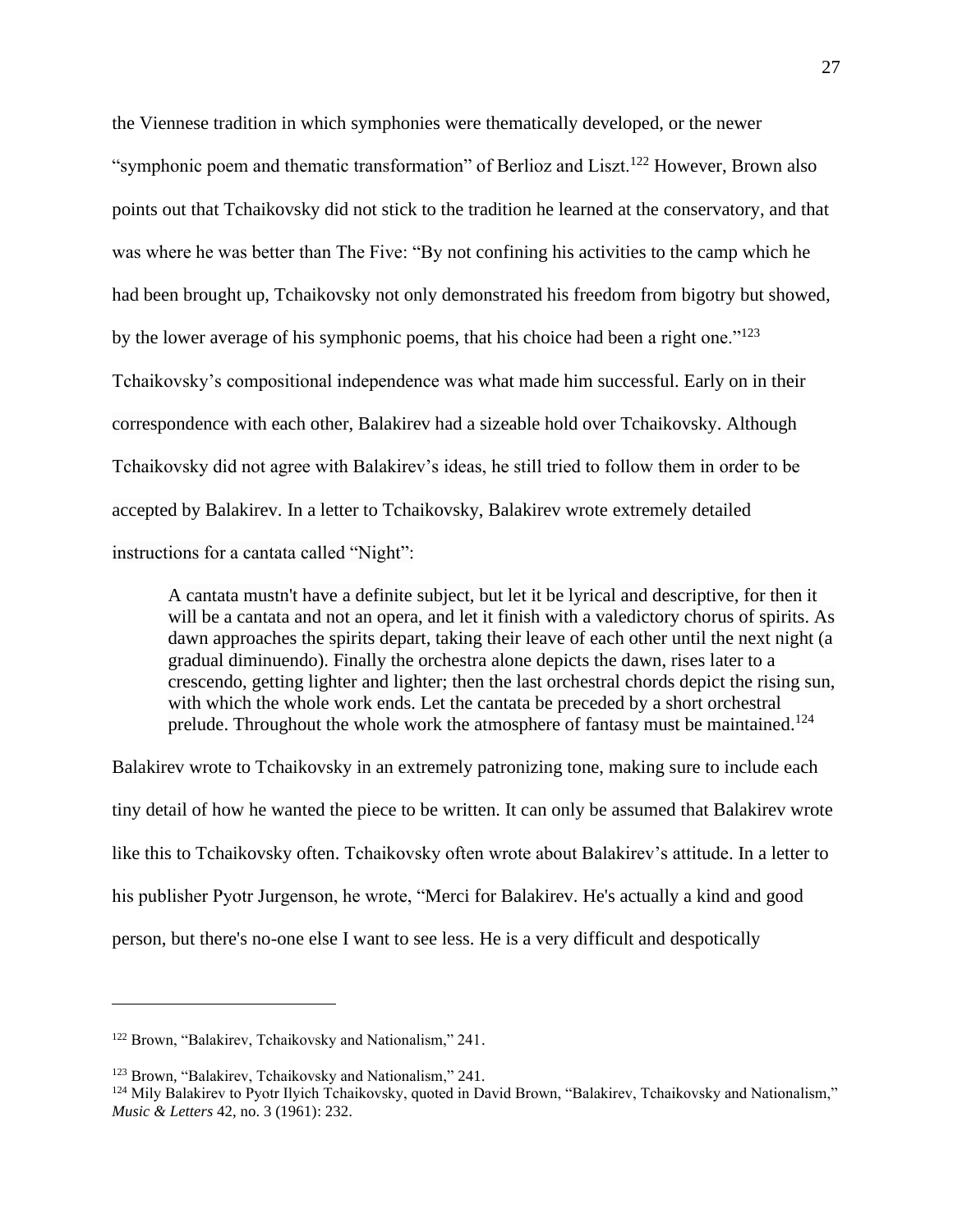demanding companion."<sup>125</sup> Here, Tchaikovsky shared his thoughts about another musician to his friend and publisher, meaning he felt secure enough to complain about Balakirev with others. Although in his early days after leaving the conservatory he relied on Balakirev and The Five for musical growth, eventually he realized that their severity towards him "elicited from him the effort which he needed to enable him to discover his true artistic self."<sup>126</sup> In a way, The Five specifically Balakirev and his letters—allowed Tchaikovsky to recognize the need to break away from tradition.

Tchaikovsky stressed the importance of beauty in music in many of his letters. Clearly, beauty and aesthetics were some of, if not the most important aspects of music to him. Tchaikovsky held music to a high standard in general. He described music as "not just a straw in the wind, but a genuine friend, protector and comforter, and it alone makes life worth living" in a letter to Nadezhda von Meck.<sup>127</sup> In this letter, he opened up to von Meck and through her had another person to share his appreciation of music with. Music was more than just a trivial art form to entertain the listener to Tchaikovsky—it was his best friend. After hearing *Symphonie Espagnole* by Lalo, a French composer, Tchaikovsky wrote to von Meck, "Like Leo Délibes and Bizet, Lalo is careful to avoid all that is *routinier*, seeks new forms without trying to be profound, and is more concerned with musical beauty than with tradition, as are the Germans.

<sup>&</sup>lt;sup>125</sup> Pyotr Ilyich Tchaikovsky to Pyotr Jurgenson, October 20/November 1, 1878, ed. Tchaikovsky Research contributors, trans. Brett Langston, *Tchaikovsky Research*, last modified January 14, 2021, https://en.tchaikovskyresearch.net/index.php?title=Letter\_946&oldid=82287.

<sup>126</sup> Brown, "Balakirev, Tchaikovsky and Nationalism," 233.

<sup>&</sup>lt;sup>127</sup> Pyotr Ilyich Tchaikovsky to Nadezhda von Meck, November 23/December 5, 1877, ed. Tchaikovsky Research contributors, trans. Brett Langston, *Tchaikovsky Research*, last modified January 16, 2020, https://en.tchaikovskyresearch.net/index.php?title=Letter\_659&oldid=74779.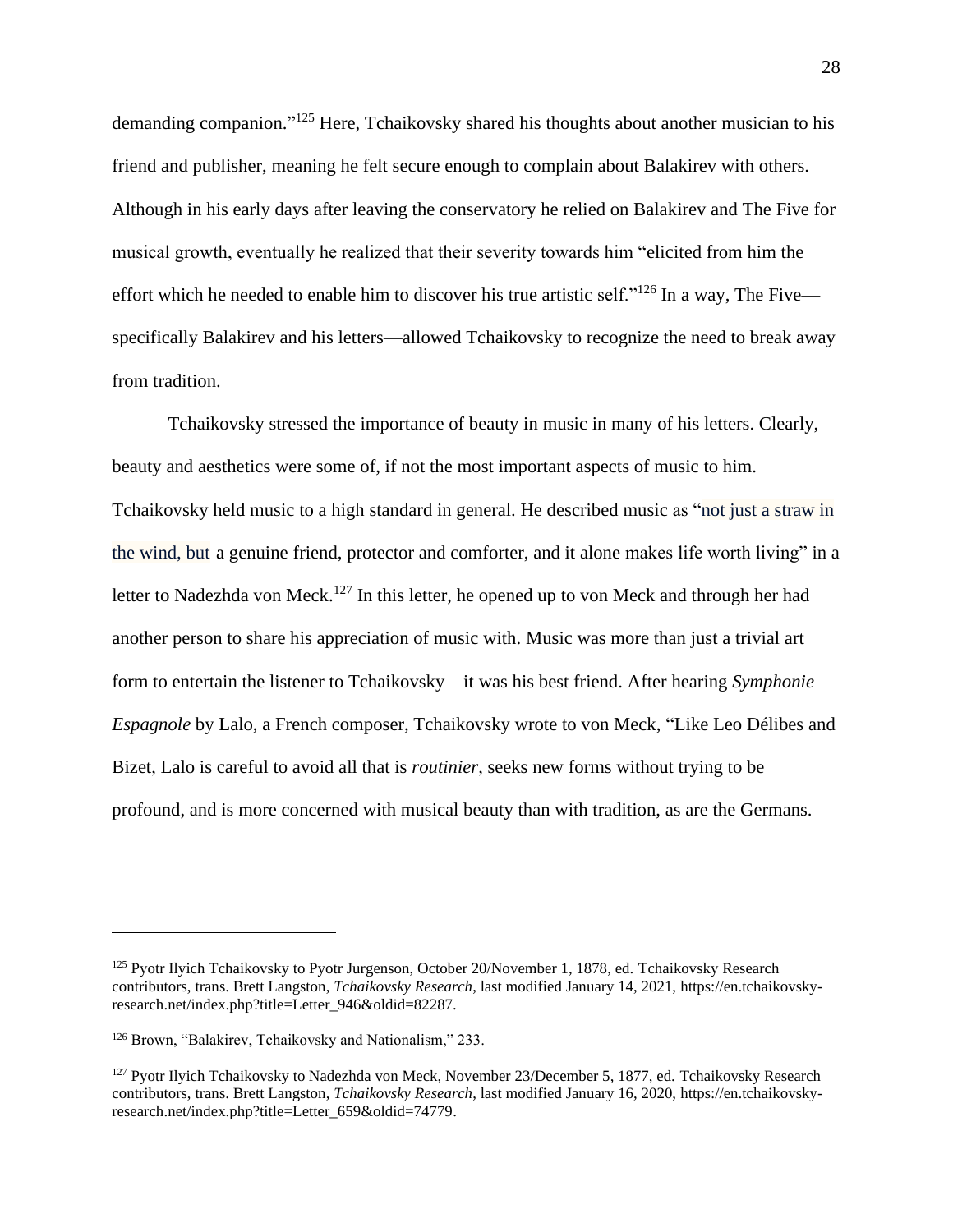The young generation of French composers is really very promising."<sup>128</sup> Tchaikovsky was extremely impressed with Lalo and *Symphonie Espagnole*, particularly with the fact that he was not extravagant with the music. He kept the piece simple and was not overly traditional to the point that the music's beauty was compromised.

In another letter, Tchaikovsky complained about Brahms—which he did often—to Grand Duke Konstantin Konstantinovich: "Now, there is just no way one can say that Brahms's music is feeble and insignificant. His style is always elevated; he never chases after outward effects, he is never banal; everything in him is serious and noble, but the most important thing—beauty—is missing!"<sup>129</sup> Tchaikovsky clearly named beauty as Brahms' "most important" grievance, furthering its importance to music. Keeping up with his dislike of Wagner, he wrote to Modest about the opera *Das Rheingold* and said, "Musically, it is inconceivable nonsense, in which here and there occur beautiful, and even captivating, moments." <sup>130</sup> Although some aspects of *Das Rheingold* were beautiful to Tchaikovsky, he believed the overall music was much too complicated. In his description of a piece by Massenet, Tchaikovsky wrote, "His opera, however, has captivated me by its rare beauty of form, its simplicity and freshness of ideas and style, as well by its wealth of melody and distinction of harmony."<sup>131</sup> Again, he stressed the simplicity of

<sup>128</sup> Pyotr Ilyich Tchaikovsky to Nadezhda von Meck, March 3/15, 1878, in *The Life & Letters of Peter Ilich Tchaikovsky*, ed. Modest Tchaikovsky, trans. Rosa Newmarch (Project Gutenberg, 2014), 280, http://www.gutenberg.org/ebooks/45259.

<sup>&</sup>lt;sup>129</sup> Pyotr Ilyich Tchaikovsky to Grand Duke Konstantin Konstantinovich, October 2/14, 1888, ed. Tchaikovsky Research contributors, trans. Luis Sundkvist, *Tchaikovsky Research*, last modified April 23, 2020, https://en.tchaikovsky-research.net/index.php?title=Letter\_3685&oldid=80190.

<sup>130</sup> Pyotr Ilyich Tchaikovsky to Modest Tchaikovsky, August 2/14, 1876, quoted in *The Life & Letters of Peter Ilich Tchaikovsky*, ed. Modest Tchaikovsky (Project Gutenberg, 2014), 181, http://www.gutenberg.org/ebooks/45259.

<sup>131</sup> Pyotr Ilyich Tchaikovsky to Nadezhda von Meck, January 20/February 1, 1879, quoted in *The Life & Letters of Peter Ilich Tchaikovsky*, ed. Modest Tchaikovsky, trans. Rosa Newmarch (Project Gutenberg, 2014), 333 http://www.gutenberg.org/ebooks/45259.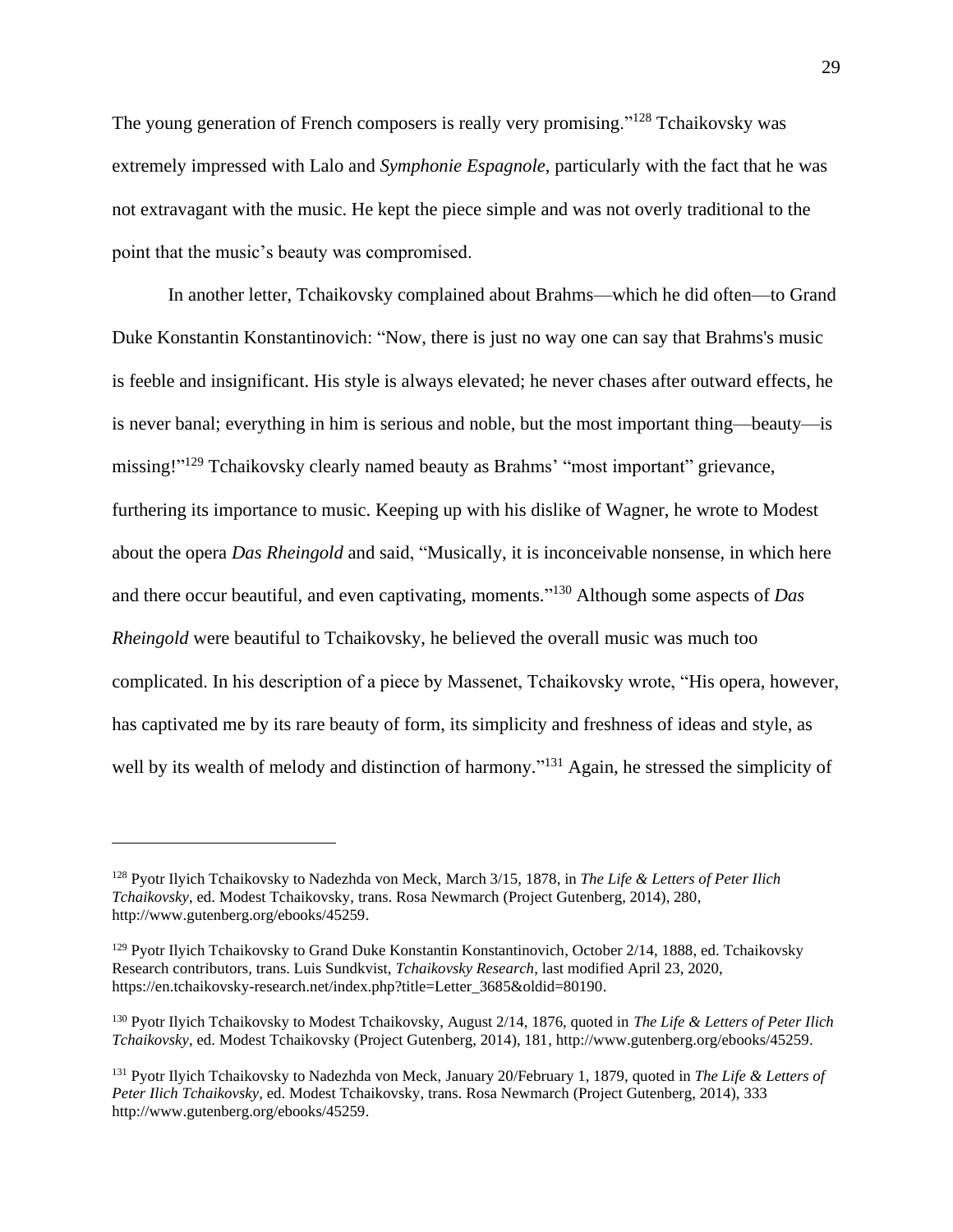Massenet's opera, but also its melody and harmony. Tchaikovsky strove to connect with his audience and felt obligated to share his music with them.<sup>132</sup> Therefore, it could not be overly confusing like Wagner's and Brahms' music—it had to be beautiful. He expressed this appreciation of the audience in a letter to Nadezhda von Meck after an outstanding premiere: "I have never had such a triumph; I could see that the greater part of the audience was touched and grateful. Such moments are the best in an artist's life."<sup>133</sup> Although he was often overwhelmed by the audience's appreciation of him, it obviously fueled his dedication to music and he wanted von Meck to know it.<sup>134</sup> It is clear in these letters that Tchaikovsky was not afraid to voice his opinions of other musicians to family and friends who may or may not have agreed with him.

Tchaikovsky's emphasis on straightforward melodies can be found in others letters as well. He criticized Wagner's melodic composition in a letter to Nadezhda von Meck on

November 26, 1877:

For all these kaleidoscopic, variegated musical chunks, which follow each other incessantly without ever actually getting anywhere or allowing you even once to take comfort from some easily grasped musical form — I really cannot call that music. Not once is the singer given the scope of a single broad, complete melody. He has to spend all the time chasing after the orchestra and making sure he does not miss his note which has no more significance in the score than some note given to some 4th horn. 135

Here, Tchaikovsky complained about Wagner's melody, claiming it was too complicated for the performer to sing. Because of that, the singer's part did not stand out as much as it could have.

<sup>132</sup> Richard Taruskin, "Chaikovsky and the Human," in *Defining Russia Musically: Historical and Hermeneutical Essays* (Princeton, N.J.: Princeton University Press, 1997), 260.

<sup>133</sup> Pyotr Ilyich Tchaikovsky to Nadezhda von Meck, January 18/30, 1885, quoted in *The Life & Letters of Peter Ilich Tchaikovsky*, ed. Modest Tchaikovsky (Project Gutenberg, 2014), 473, http://www.gutenberg.org/ebooks/45259.

<sup>134</sup> Taruskin, "Chaikovsky and the Human," 260.

<sup>135</sup> Pyotr Ilyich Tchaikovsky to Nadezhda von Meck, November 26/December 8, 1877, ed. Tchaikovsky Research contributors, trans. Nick Winter, *Tchaikovsky Research*, last modified February 18, 2021, https://en.tchaikovskyresearch.net/index.php?title=Letter\_661&oldid=82402.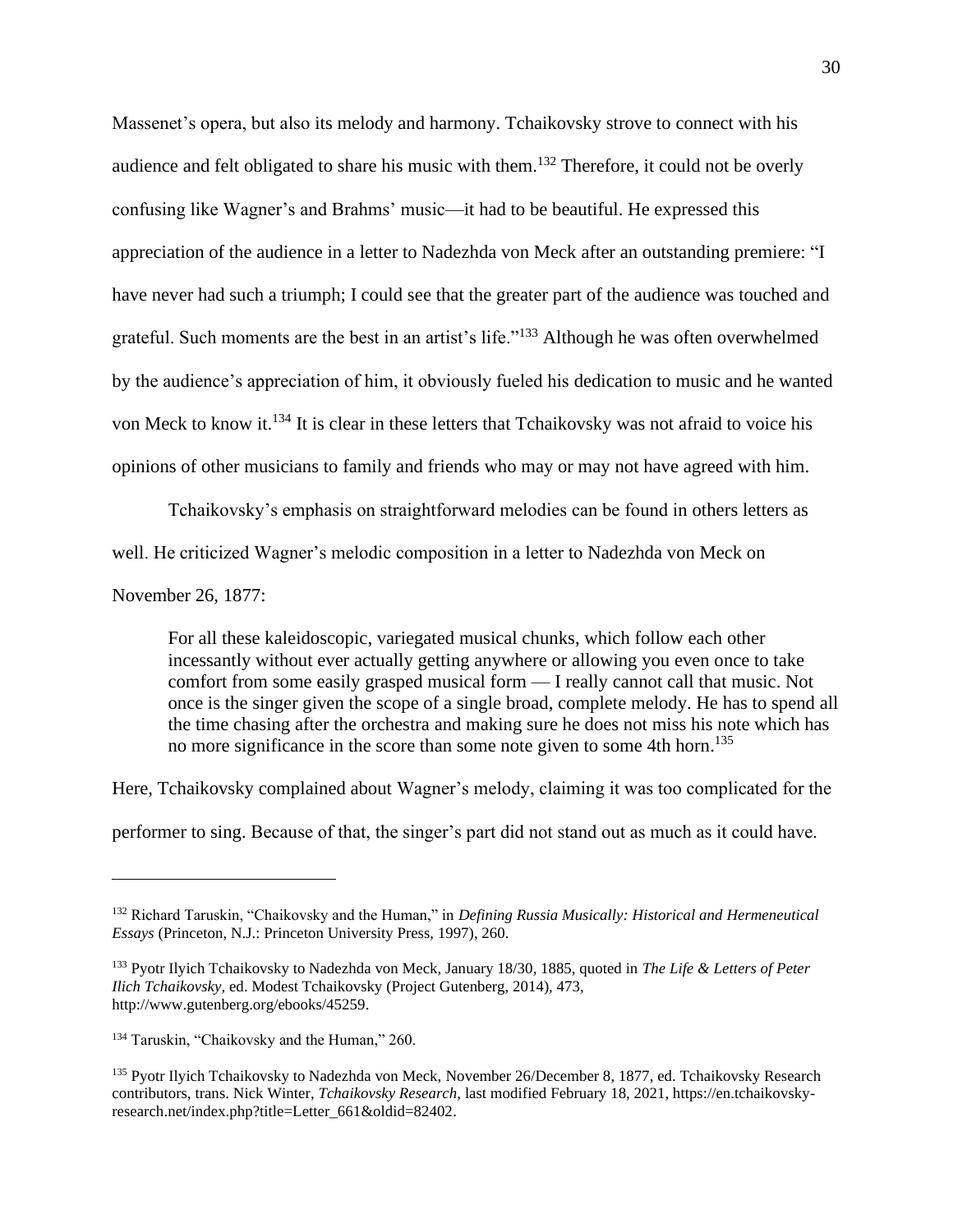He also complained about Brahms' melodies. In the same letter to Grand Duke Konstantin Konstantinovich where he grumbled about Brahms' lack of beauty, he explained:

In the music of this master (for his mastery can of course not be denied) there is something dry and cold which repels my heart. He has very little melodic inventiveness; his musical thoughts are never spoken out to their conclusion; no sooner has one heard a suggestion of a melodic form that can be easily appreciated, than the latter has already sunk into a whirlpool of meaningless harmonic progressions and modulations.<sup>136</sup>

Tchaikovsky claimed that Brahms' melody was insignificant because it easily got lost in the background harmonies and tonal modulations. In short, the melody was not the main focus of the piece. Through these letters, Tchaikovsky had a way to express his true beliefs about elements of music and how it should sound, as well as critique other musicians. He was a rather quiet man, so writing out his ideals and attitudes towards music is the best way musicologists can truly understand how he composed music.

#### **Tchaikovsky's Influence**

The foundation Tchaikovsky laid for other composers has been undoubtedly built upon since his death. His true influence on Russian music during his lifetime may not have appeared noticeable at first, but it was outstanding. Before the Revolution of 1917, Russian pieces composed by Tchaikovsky's pupils—as well as Rimsky-Korsakov's—were reminiscent of the romantic pieces he composed: "The central place in Russian song was still held by the passionate or elegiac *romance*, the direct descendant through… Rimsky-Korsakov and Tchaikovsky." 137 These romances were based on folksongs, or adaptations of them.<sup>138</sup> There were also a number

<sup>136</sup> Pyotr Ilyich Tchaikovsky to Grand Duke Konstantin Konstantinovich, October 2/14, 1888, https://en.tchaikovsky-research.net/index.php?title=Letter\_3685&oldid=80190.

<sup>137</sup> Gerald Abraham, *Essays on Russian and East European Music* (Oxford: Clarendon Press, 1985), 29-30.

<sup>138</sup> Abraham, *Essays on Russian and East European Music*, 5.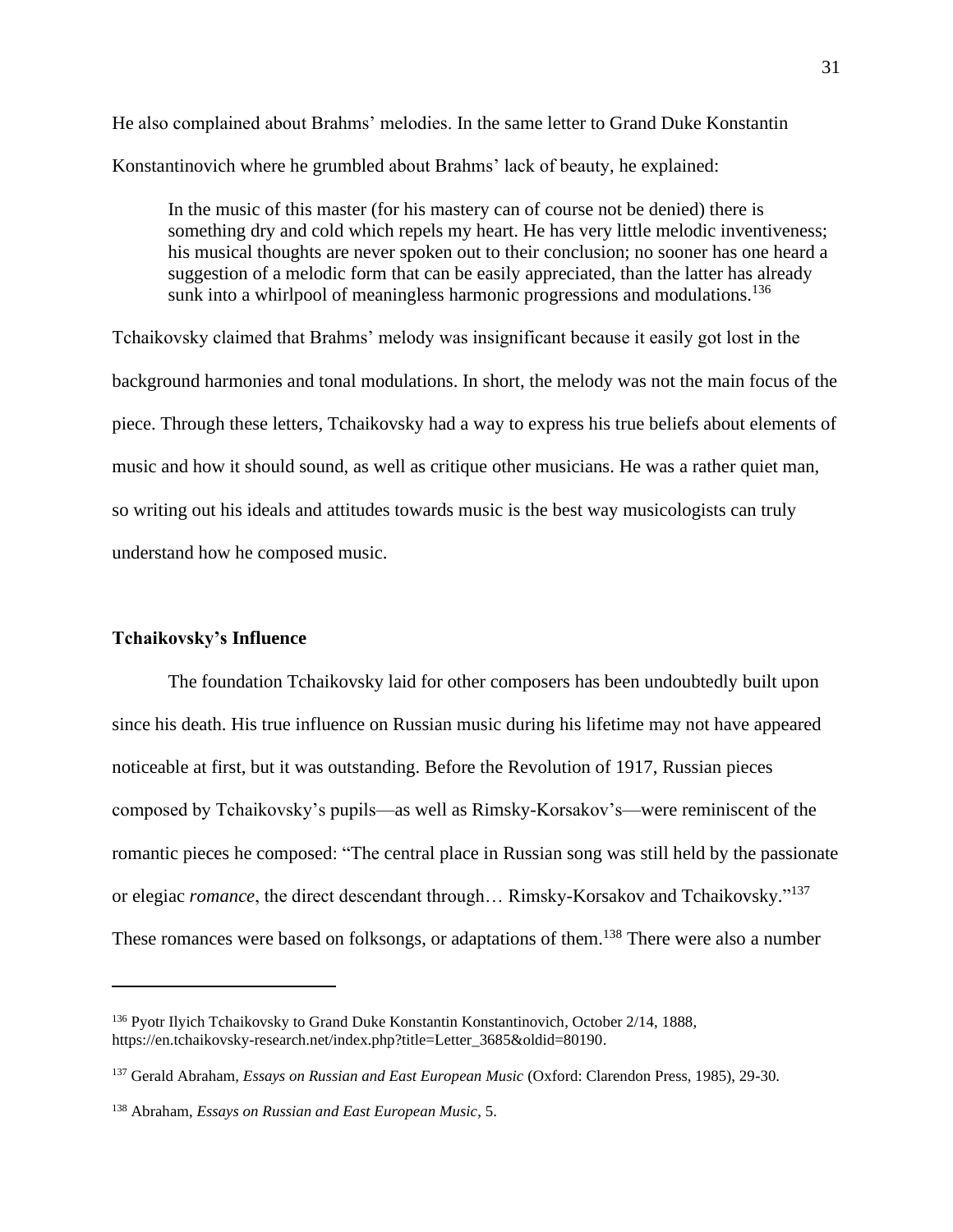of Tchaikovsky imitators in Russia who created a risk of devaluating Tchaikovsky's "genuine artistic coinage." <sup>139</sup> The way Tchaikovsky mixed Western and Russian music also impacted composers after him. Because of his union of the two musical spheres, an "urbanized, sophisticated, cosmopolitan Russian style" that composers such as Stravinsky and Prokofiev worked towards was possible.<sup>140</sup>

Tchaikovsky also had a major influence on Russian ballet. According to Jennifer Homans, *The Sleeping Beauty* was the first ballet that was fully Russian. Instead of imitating the French ballet, *The Sleeping Beauty* was a "pitch-perfect summation of the rules and forms that had shaped the Russian court since Peter the Great."<sup>141</sup> This was partly because of Tchaikovsky's music. He was the first major composer who viewed ballet as an important art and his music reflected that. Before Tchaikovsky, ballet music was connected to dance forms and rhythms. Composers followed the ballet instead of leading it. Tchaikovsky's ballet music was significant in that it challenged dancers. The music along with the choreography pushed dancers to move in new ways. Many believed Tchaikovsky's ballet music was "too operatic or big or difficult for the public, especially dancers, to fathom."<sup>142</sup> However, it drove ballet in a new creative direction. Again, without Tchaikovsky's ballets, Stravinsky and Prokofiev would have had a more difficult foundation to build upon.

After his death, Tchaikovsky's pieces surged in popularity, especially his Sixth Symphony, also known as the *Pathétique*. This was the last symphony he composed and

<sup>139</sup> Wiley, "Tchaikovsky, Pyotr Il′yich," https://doi.org/10.1093/gmo/9781561592630.article.51766.

<sup>&</sup>lt;sup>140</sup> Taruskin, "P.I. Tchaikovsky and the Ghetto," 52.

<sup>141</sup> Homans, *Apollo's Angels*, 277.

<sup>142</sup> Homans, *Apollo's Angels*, 278.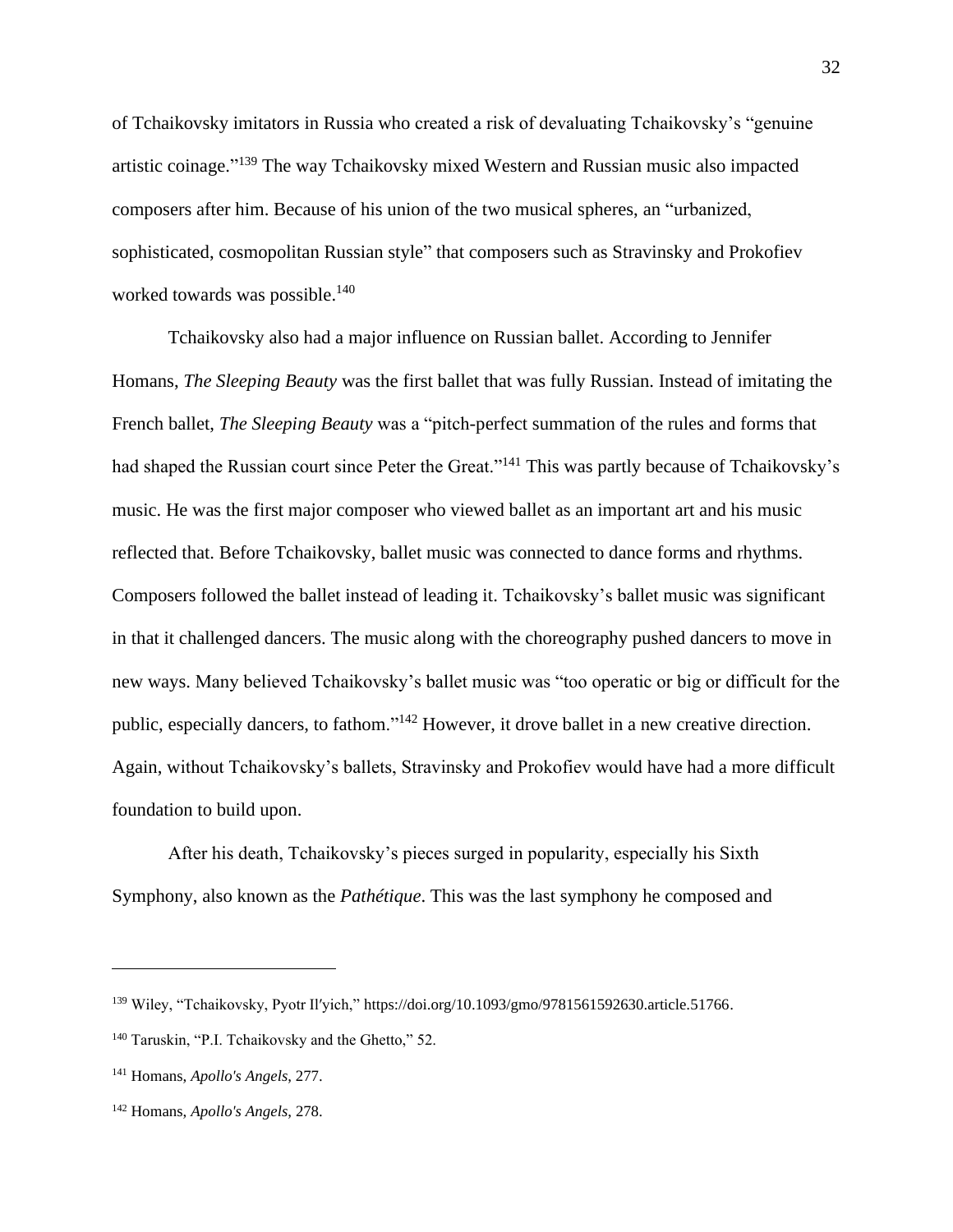conducted its premiere only nine days before he died. Rimsky-Korsakov detailed its second performance after his funeral: "This time the public greeted it rapturously, and since that moment the fame of the symphony has kept growing and growing, spreading gradually over Russia and Europe."<sup>143</sup> The force that his death created led audiences to appreciate the symphony more. Rimsky-Korsakov also mentioned that the public understood the second performance conducted by Napravnik, another Russian composer, better than Tchaikovsky's first performance. Rimsky-Korsakov claimed that they had not listened to it closely enough the first time and their interest in it only skyrocketed because of Tchaikovsky's sudden death.<sup>144</sup> He was not only influential through his music, but also his death.

Pyotr Tchaikovsky's music is well known across the world today. When one thinks of Russian classical music, he is likely the first composer to pop into their head. His melodies are memorable and his ballets are performed year after year. This reserved Russian man permeated through society all because of his music. Exactly how he did that is often overlooked. Most significantly, he reconciled the relationship between Russian music and the rest of Europe's music. He did this by incorporating folksongs into his pieces, as well as Western compositional practices, such as Schumann's symphonic form. He was also independent in his composition style, often pushing the boundaries of longstanding traditions such as sonata form. He focused on the simplistic beauty of music, particularly melodies. For Tchaikovsky, beauty was the most important aspect of music. If a piece was too complicated or a melody too difficult to hear, its beauty was compromised. Tchaikovsky expressed these and many other ideals in his letters. His most common correspondents with which he shared these beliefs were his patroness Nadezhda

<sup>143</sup> Rimsky-Korsakov, *My Musical Life*, 340.

<sup>144</sup> Rimsky-Korsakov, *My Musical Life*, 340.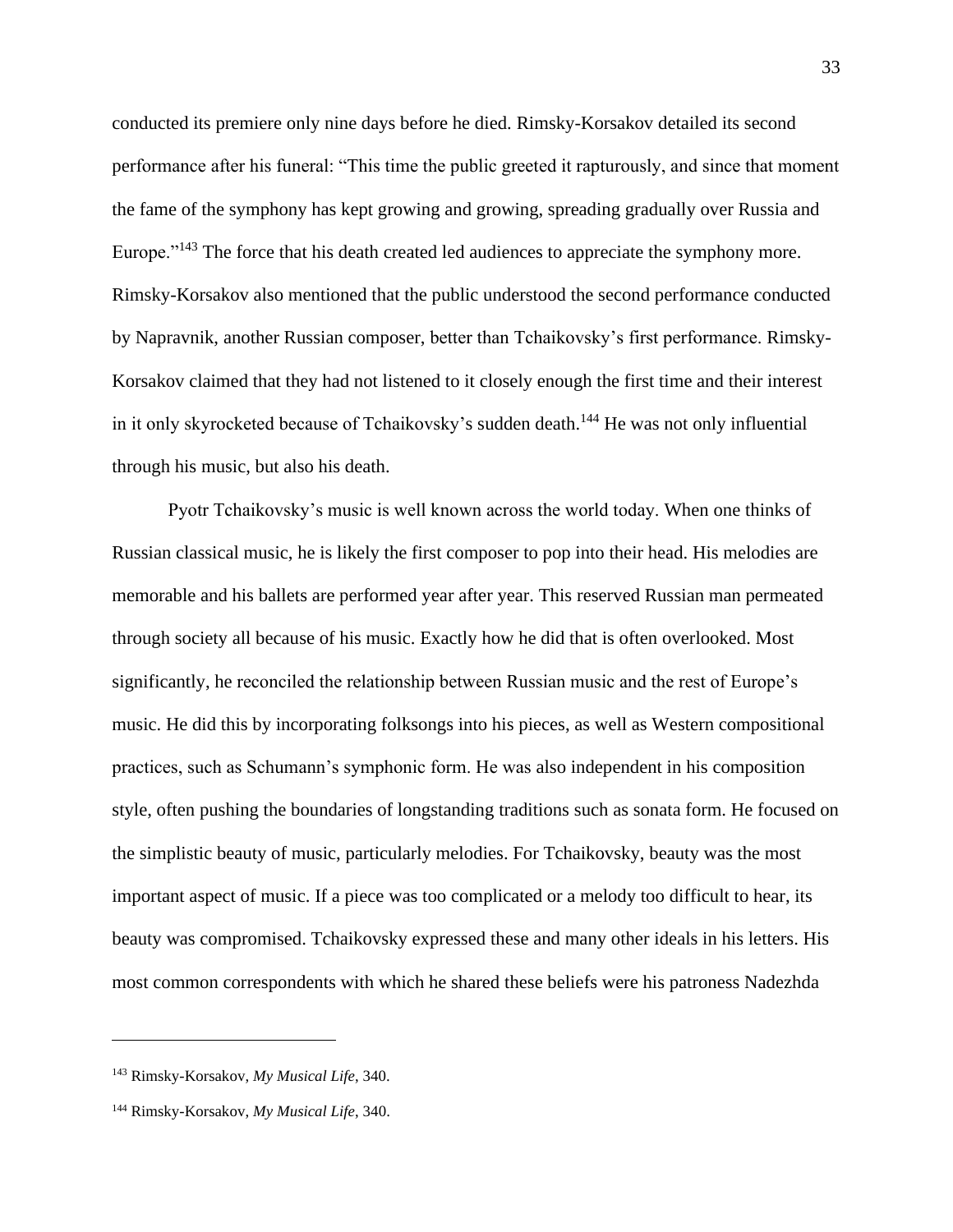von Meck, younger brother Modest, and fellow composer Mily Balakirev. It was through these letters that Tchaikovsky could put his ideas into words and receive feedback on them. Although letters he received are not easily accessible, the few that are available offer insight into techniques that he applied to his compositions. By examining Tchaikovsky's letters, the extent of their importance to his music is revealed. Without them, his musical ideals might not be known today.

In regards to research on Tchaikovsky, there could be more studies on his rise to fame following his death. It is clear that his music is used in a multitude of mediums today, but how did that start? When did directors begin to use Tchaikovsky's music in their movies and television shows, and what does this say about how classical music is used today? This question could apply to all aspects of classical music, not just Tchaikovsky. Similarly, research on the tradition of *The Nutcracker's* performance during each Christmas season would be fascinating. Essentially these would be studies into Tchaikovsky's music's use throughout the years after his death. This would not only be research into the lasting impact of Tchaikovsky's music, but the use of music in popular media over time. Any direction—negative or positive—that the research on Tchaikovsky heads in will continue the legacy of one of Russia's greatest and most influential composers.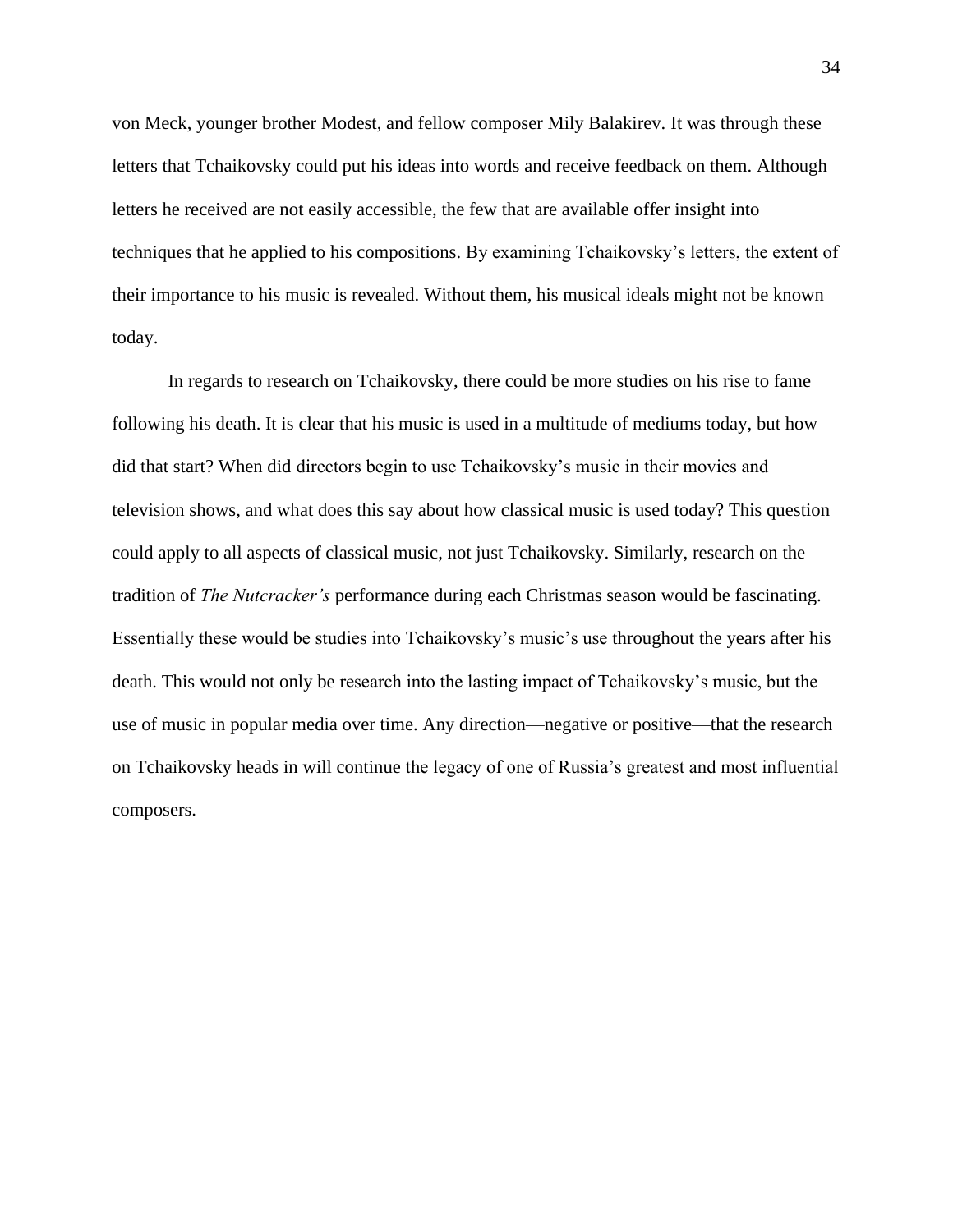## Works Cited

#### **Primary Sources**

Poznansky, Alexander. *The Tchaikovsky Handbook: A Guide to the Man and His Music*. 2 vols. Bloomington: Indiana University Press, 2002.

Rimsky-Korsakov, Nikolay. *My Musical Life*. New York: AAKnopf, 1947.

- Tchaikovsky, Modest. *The Life & Letters of Peter Ilich Tchaikovsky*. Translated by Rosa Newmarch. Project Gutenberg, 2014. http://www.gutenberg.org/ebooks/45259.
	- ———. *Romeo and Juliet*, TH 42, ČW 39. Edited by Anatoly Drozdov and Igor Belza. In *Romeo and Juliet Overture and Capriccio Italien in Full Score*. Mineola: Dover Publications, 1986.
- Tchaikovsky Research Contributors. "Main Page." *Tchaikovsky Research*. Tchaikovsky Research. Last modified January 4, 2020.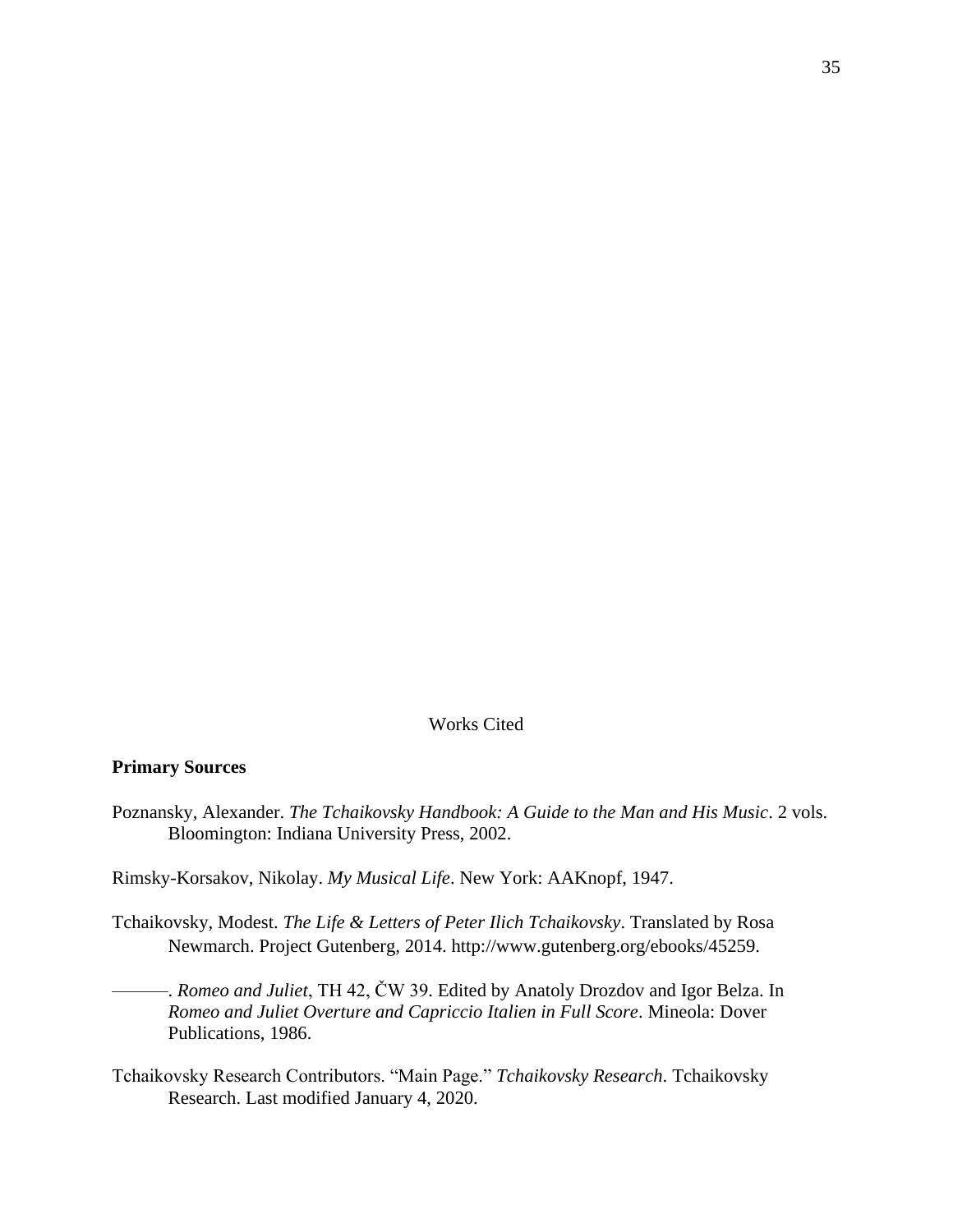https://en.tchaikovskyresearch.net/pages/Main\_Page.

#### **Secondary Sources**

Abraham, Gerald. *Essays on Russian and East European Music*. Oxford: Clarendon Press, 1985.

———. "Tchaikovsky: Some Centennial Reflections." *Music & Letters* 21, no. 2 (1940): 110–19

- Brown, David. "Balakirev, Tchaikovsky and Nationalism." *Music & Letters* 42, no. 3 (1961): 227–41.
- Fishzon, Anna. *Fandom, Authenticity, and Opera: Mad Acts and Letter Scenes in Fin-de-Siècle Russia*. Palgrave Macmillan, 2013.
- Frolova-Walker, Marina. *Russian Music and Nationalism: From Glinka to Stalin*. New Haven: Yale University Press, 2007.
- Fuller, Jennifer. "Epic Melodies: An Examination of Folk Motifs in the Text and Music of *Prince Igor*." In *Intersections and Transpositions: Russian Music, Literature, and Society*, edited by Andrew Baruch Wachtel, 33-57. Evanston, Illinois: Northwestern University Press, 1998.
- Homans, Jennifer. *Apollo's Angels: A History of Ballet*. 1st ed. New York: Random House, 2010.
- Maes, Francis. *A History of Russian Music: From Kamarinskaya to Babi Yar*. Berkeley: University of California Press, 2002.
- Mahiet, Damien. "The Aesthetics and Politics of Wonder in the First *Nutcracker*." *19th-Century Music* 40, no. 2 (2016): 131–58.
- Newmarch, Rosa Harriet Jeaffreson, and Peter Ilich Tchaikovsky. *Tchaikovsky; His Life and Works, With Extracts from His Writings, and the Diary of His Tour Abroad in 1888*. New York, London: Charles Scribner's Sons; William Reeves, 1908. https://catalog.hathitrust.org/Record/101817417.
- Oxford University Press. "Grove Music." Grove Music Online. Accessed November 7, 2021. https://www.oxfordmusiconline.com/grovemusic/grovemusic/.
- Poznansky, Alexander. *Tchaikovsky: The Quest for the Inner Man*. New York: Schirmer, 1991.

———. *Tchaikovsky Through Others' Eyes*. Translated by Ralph C. Burr, Jr. and Robert Bird. Bloomington: Indiana University Press, 1999.